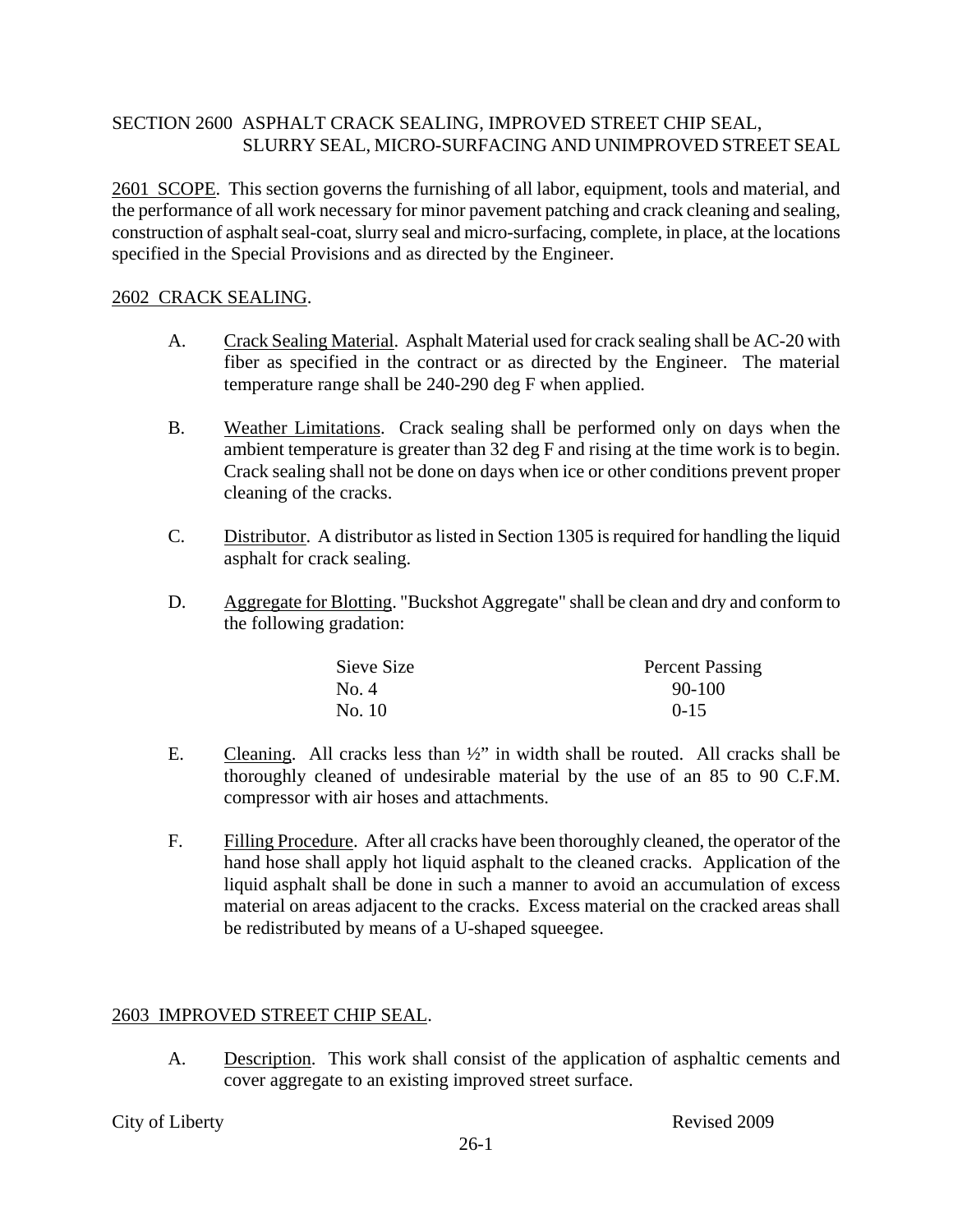## B. Requirements for Materials to be used for Improved Street Sealing.

- 1. Asphalt Cement.
	- a. The asphalt cement for sealing shall be 85-100 penetration grade, complying with ASTM D-946.

The material shall be sampled and tested as set forth by Section 4 of ASTM D-946.

- b. A sample of the liquid bituminous materials may be taken from each distributor or relay on the job site. If the liquid bituminous materials do not meet the specifications as set out in the contract after applying, the Contractor shall correct, at his own expense, all unsatisfactory areas. No additional areas shall be sealed until corrections have been accomplished.
- 2. Cover Aggregates.
	- a. Pre-coated Limestone.
		- (1) Aggregate. This material shall be pre-coated limestone chips of the Bethany Falls Ledge, or other materials approved by the Engineer. Stone chips for seal coating shall be pre-coated with 3/4 to 1 percent by weight of MC-70, as specified in Paragraph 4. All material shall be free of moisture, dust and lumps and shall be approved by the Engineer prior to use.

The chips shall be uniformly heated in a dryer until surface dry. The asphaltic material and hot aggregate shall be measured separately and accurately immediately before introduction into the mixer. Mixing shall be at a suitable temperature and sufficient to produce a thoroughly and uniformly coated aggregate. Pre-coated seal coat chips shall be stockpiled at least 3 days before using.

(2) Gradation. Limestone chips to be used for sealing shall, when graded through sieves with square openings, conform to the following percentages:

| Percent Passing |
|-----------------|
| 100             |
| 95-100          |
| 18 Max.         |
|                 |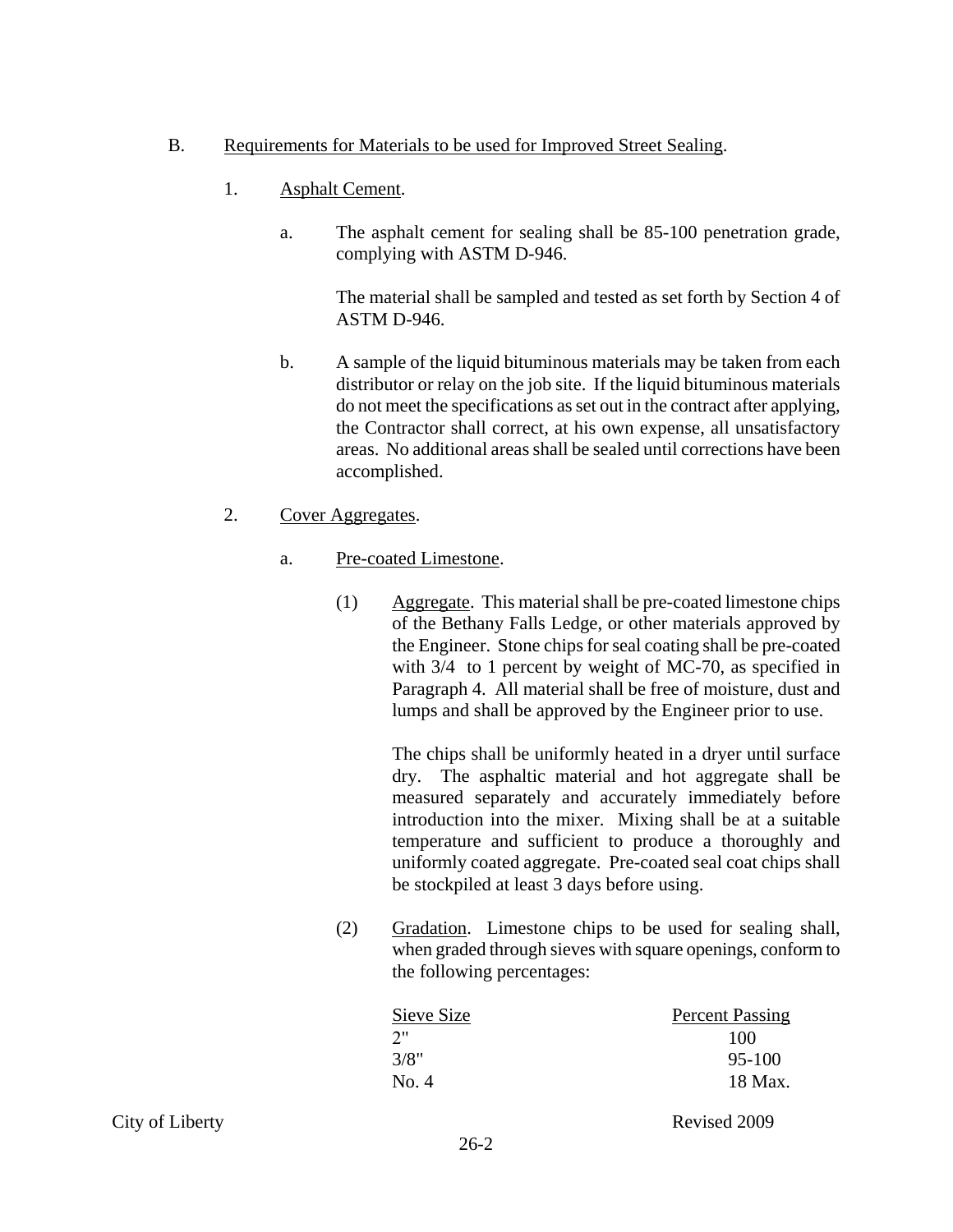$N<sub>0</sub>$ , 10 0-2

- (3) Physical Properties. The chips, when tested by Los Angeles Abrasion test shall have a percentage of wear not to exceed 35 percent after 500 revolutions as determined by ASTM C-131. The shale content of the material shall not exceed 0.5 percent by weight. The materials shall be free of acid or other deleterious substances.
- (4) Asphalt Coating. Asphalt for the coating of limestone cover aggregate shall be MC-70 conforming to ASTM D-2027, Liquid Asphalt, Medium Cure.

# b. Lightweight Cover Aggregate.

- (1) Aggregate. Lightweight cover aggregate consists of expanded shale produced by the rotary kiln method and shall comply with the quality and gradation requirements as set forth in these specifications.
- (2) Unit Weight. The dry loose weight of Lightweight Cover Aggregate shall not be less than 39 nor more than 48 lbs per cubic foot.
- (3) Quality Requirements.
	- (a) Soundness. The loss ration for Lightweight Cover Aggregate shall not be less than 0.90 when subjected to 25 cycles of the freezing and thawing test as set forth in Section 4, MCIB Specification.
	- (b) Wear. The percent loss shall not exceed 25 percent when tested by the Los Angeles Abrasion Test Method (ASTM C-131).
	- (c) Deleterious Substances. The deleterious substances in each individual aggregate shall not exceed the following percentages by weight:

| Sticks (wet weight)           | 0.5 |
|-------------------------------|-----|
| Coal                          | 0.5 |
| Soft Friable Materials        | 2.5 |
| Unburned or Underburned Shale | 0.5 |

The above percentages are when taken separately. In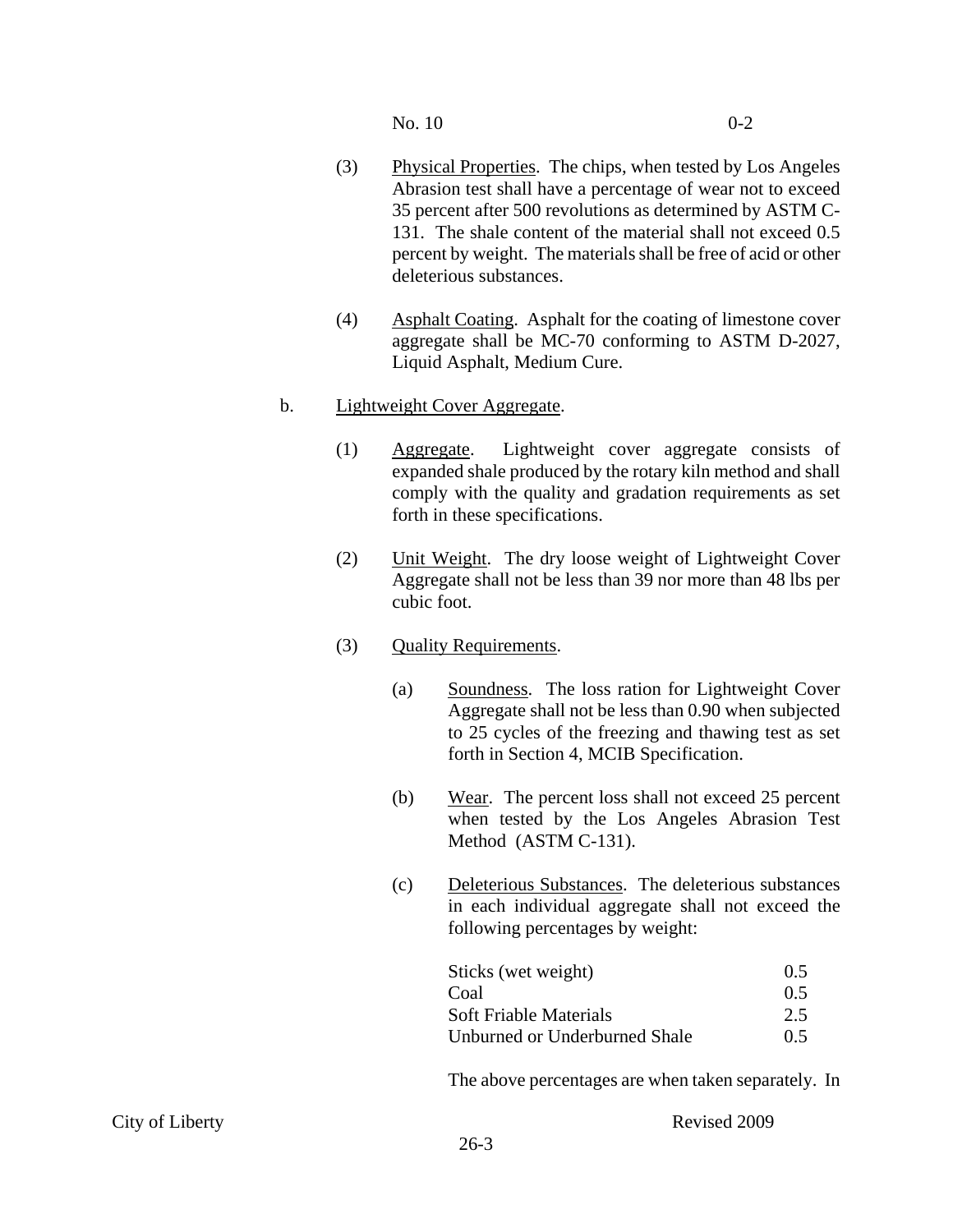addition, any combination of the above shall not exceed 3.0 percent.

- (d) Absorption. The water absorption of the expanded shale aggregate shall not exceed 18 percent when soaked for 24 hours.
- (4) Gradation. Lightweight cover aggregate shall conform to the grading requirements as follows:

| Sieve Size | <b>Percent Passing</b> |
|------------|------------------------|
| 1/2        | 100                    |
| 3/8        | $95 - 100$             |
| No. 4      | $0 - 25$               |
| No. 200    | $0 - 2.5$              |

#### c. Weighing of Cover Aggregate.

The Contractor shall furnish scales for weighing cover aggregate as required in Section 1407 entitled "Scales and Weighing of Vehicles." All loads of cover aggregate will be weighed and evidenced by approved delivery tickets showing the net weight in pounds for each load. Two copies of each ticket shall accompany the load to the work site. Upon the load being incorporated in the work, both copies will be signed by the inspector and one of these copies will be returned to the Contractor.

## C. Spot Patching.

Holes, where the surface is broken out, shall be cleaned of any loose material. Holes shall be tacked with a light coating of emulsified asphalt. The tack coat shall extend beyond the limits of the patch.

The emulsified asphalt used for the tack coat shall be either CRS-1, RS-1, MS-1 or SS-1h conforming to ASTM D-977. Patches shall be made in holes or depressions where the surface is in good condition. The Engineer will indicate the extent to which patches shall be made.

The prepared hole shall be patched with hot-mix asphaltic patching material by placing in layers not to exceed 2 inches; each layer being thoroughly compacted before the next layer is placed. After the patching material is placed and raked to a uniform surface, it shall be thoroughly compacted by rolling with a tandem or threewheeled roller with a minimum weight of 180 pounds per lineal inch or a vibrating shoe compactor. An appropriate number of passes shall be made to insure that the patch is firmly consolidated. The edges shall be well bonded with the old surface. The completed patch shall be in the same plane as the existing pavement.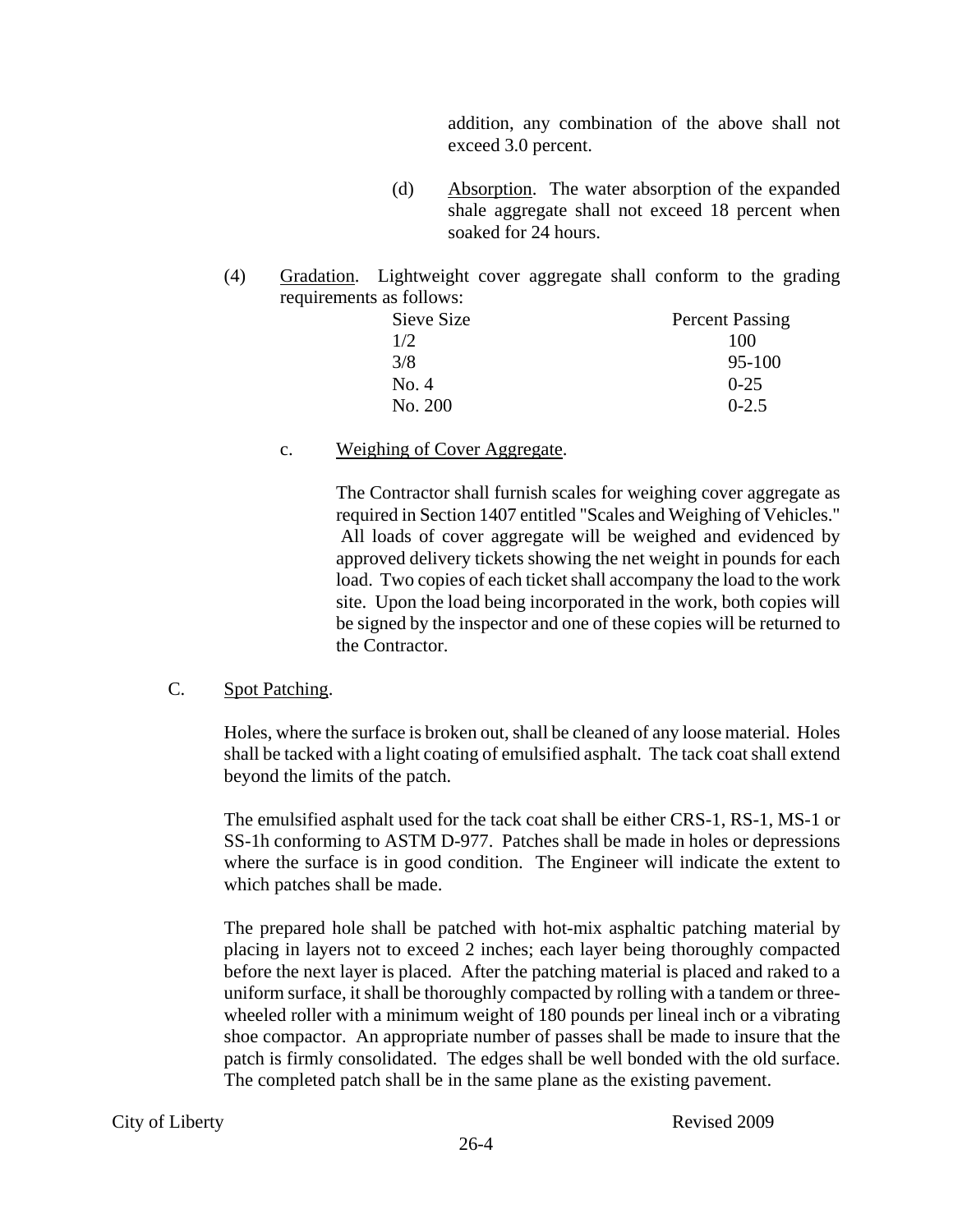The asphaltic concrete used for patching at the different locations shall be as directed by the Engineer and shall conform to one of the mixes as set out in Section 1404, for Types 3 and 4 Asphaltic Concrete Surface. Generally the Type 4 mix shall be used for patching.

- D. Sealing.
	- 1. Cleaning. After all holes and cracks have been repaired to the satisfaction of the Engineer, and immediately before sealing the Contractor shall thoroughly clean the area to be sealed. The street shall be dry before applying the seal coat.
	- 2. Sealing. After the street has been prepared as set forth above the Contractor shall apply the liquid asphalt by means of an approved distributor meeting the requirements of Section 1305. Provisions shall be made by the Contractor to properly protect the curbs and gutters from the asphaltic spray. Liquid bituminous material shall be applied at a rate between 0.16 and 0.22 gallons per square yard. The specific rate for each job will be determined by the Engineer in the field.

To insure uniform application of the bituminous material to the street surface at the beginning of each distributor load or portion thereof, the Contractor will be required to cover a portion of the street surface with building paper. The area covered by the building paper shall be used as the starting point for each distributor load or each part of a distributor load after a temporary delay, and the spray bars shall be discharged on this paper until all nozzles are working properly. After use, the building paper shall be removed and disposed of by the Contractor.

Immediately after the application of the asphalt, the Contractor shall by means of a self-propelled mechanical spreader, apply a uniform layer of cover aggregate. This material shall be spread at the rate specified by the Engineer. This rate shall be between 10 and 20 pounds per square yard for pre-coated limestone chips and between 8 and 10 pounds per square yard for lightweight aggregate. If material is spread on any area in excess of the amount specified by the Engineer, the surplus shall be immediately removed and placed elsewhere as directed. No payments will be made to the Contractor for the picking up and redistribution of each excess. Hand spreading will be permitted only in those areas not accessible to the mechanical spreader.

Immediately after spreading the cover aggregate, the entire surface shall be rolled with multiple wheel, pneumatic-type rollers. Rolling shall be continued until a thoroughly compacted surface with a uniform aggregate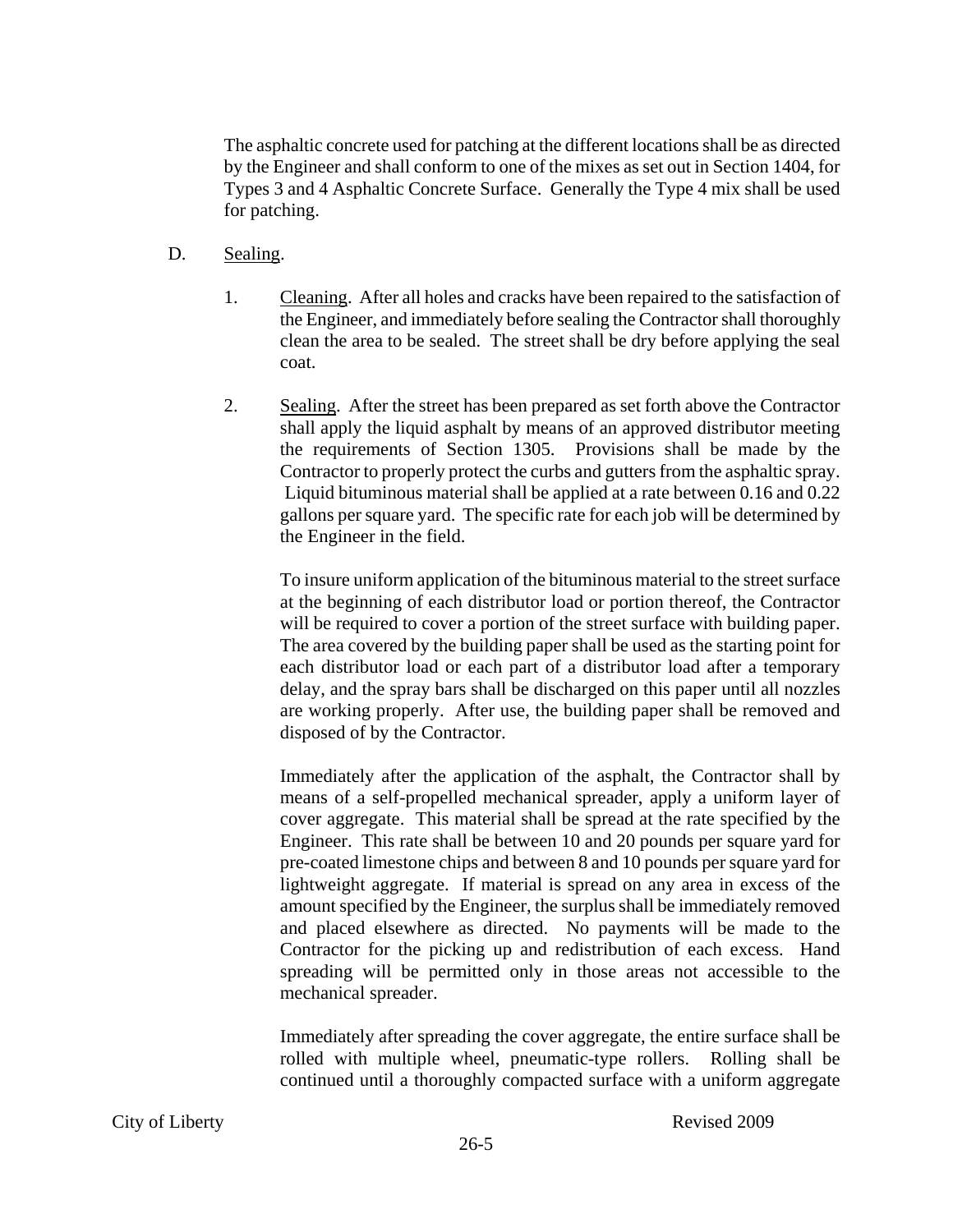coverage has been obtained. The Engineer may require additional rollers if one roller cannot keep up with the operations. The first pass of the rollers over the cover aggregate shall not exceed 5 miles per hour. The rollers shall not exceed 10 miles per hour during any rolling operation.

Where double sealing is specified or directed by the Engineer, the area shall be treated with two coats. The top seal coat shall be applied the same day as the first seal coat. Double sealing will be performed as set out for sealing.

The Contractor shall seal all roadway areas within the street right-of-way, except private driveways, including sealing of intersections, alleys, etc, to the property line.

During the sealing operation as described above, the Contractor shall cooperate with the Engineer in arranging a program and schedule of work so traffic may be handled or routed around or thorough the section being sealed. Whenever possible, the street will be closed; but when this is not possible, the sealing will be done in strips while traffic is diverted to the balance of the street. No traffic will be permitted on the sealed portion of the roadway until rolling is completed.

When bleeding occurs or more material is required, additional cover aggregate shall be spread as directed. As soon as the cover material has adhered to the surface, all excess cover aggregate shall be immediately removed.

#### 2604 SLURRY SEAL.

- A. Description. This work shall consist of the application of Slurry Seal Material to an existing surface. The Slurry Seal shall consist of a mixture of emulsified asphalt, mineral aggregate and water, properly proportioned, mixed and spread on the surface in accordance with this specification and as directed by the Engineer.
- B. Materials.
	- 1. Emulsified Asphalt. The Emulsified Asphalt to be used for this work shall be CRS-1h unless otherwise specified.
	- 2. Aggregate for Slurry Seal. The mineral aggregate used for this work shall be chat aggregate which is a by-product of the milling of lead and zinc ores and shall conform to the following grading requirements:

| Sieve Size | <b>Percent Passing</b> |
|------------|------------------------|
| 3/8"       | 100                    |
| No. 4      | 82-94                  |
| No. 8      | $45 - 65$              |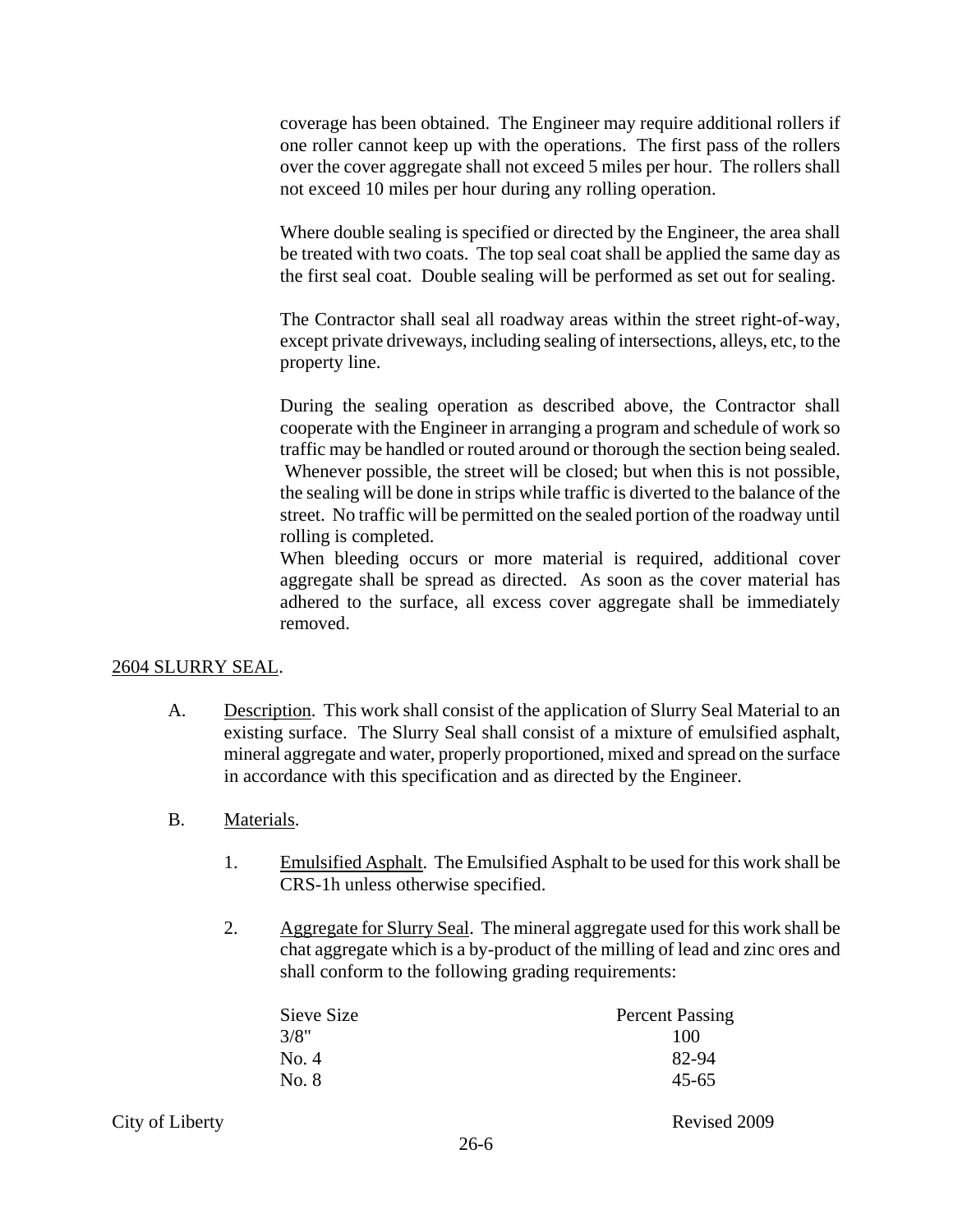| No. 16     | 25-46     |
|------------|-----------|
| No. 30     | $15 - 35$ |
| No. 50     | $10 - 25$ |
| No. $200*$ | $5 - 15$  |

\* The percent passing the No. 200 Sieve shall be determined by ASTM C-117.

- 3. Mineral Filler. Mineral Filler shall be any recognized brand of Portland Cement that is free from lumps.
- 4. Water. Water shall be potable and shall be free of harmful soluble salts.
- C. Equipment.
	- 1. Slurry Mixing Equipment. The slurry mixing machine shall be selfpropelled. Sufficient storage capacity for aggregate, emulsified asphalt, cement and water shall be provided to properly mix and apply a minimum of 8 tons of aggregate without the use of auxiliary tracks and tanks. The mixed unit shall be capable of delivering to the spreader unit aproperly proportioned and thoroughly mixed slurry on a continuous flow basis.

 The mixing machine shall be equipped with an approved fines feeder that shall provide a uniform, positive, accurately metered, predetermined amount of the specified mineral filler at the same time and location that the aggregate is fed.

- 2. Slurry Spreading Equipment. Attached to the slurry mixing machine shall be a squeegee distributor equipped with flexible material in contact with the surface to prevent loss of slurry from the distributor box. The rear flexible seal shall act as a strike off and be adjustable in width. It shall be maintained to prevent loss of slurry on varying grades and crown by adjustments to assure uniform spread. A burlap drag will be required to obtain the desired texture. The box shall be equipped with a steering device and shall be kept clean and free of any build up of asphalt and aggregate.
- D. Proportioning. The Engineer shall approve all Slurry Seal Materials and methods prior to mixing and application. The proportions of the mixture to be used shall be as follows unless variations are approved by the Engineer:

| Aggregate for Slurry Seal | 13.5 to 16.5 lbs per sq. yd. (dry basis)           |
|---------------------------|----------------------------------------------------|
| <b>Emulsified Asphalt</b> | 9.5 to 10.5 percent by weight of dry<br>aggregate. |
| Mineral Filler (added)    | 1.5 to 3.0 percent by weight of dry                |
| City of Liberty           | Revised 2009                                       |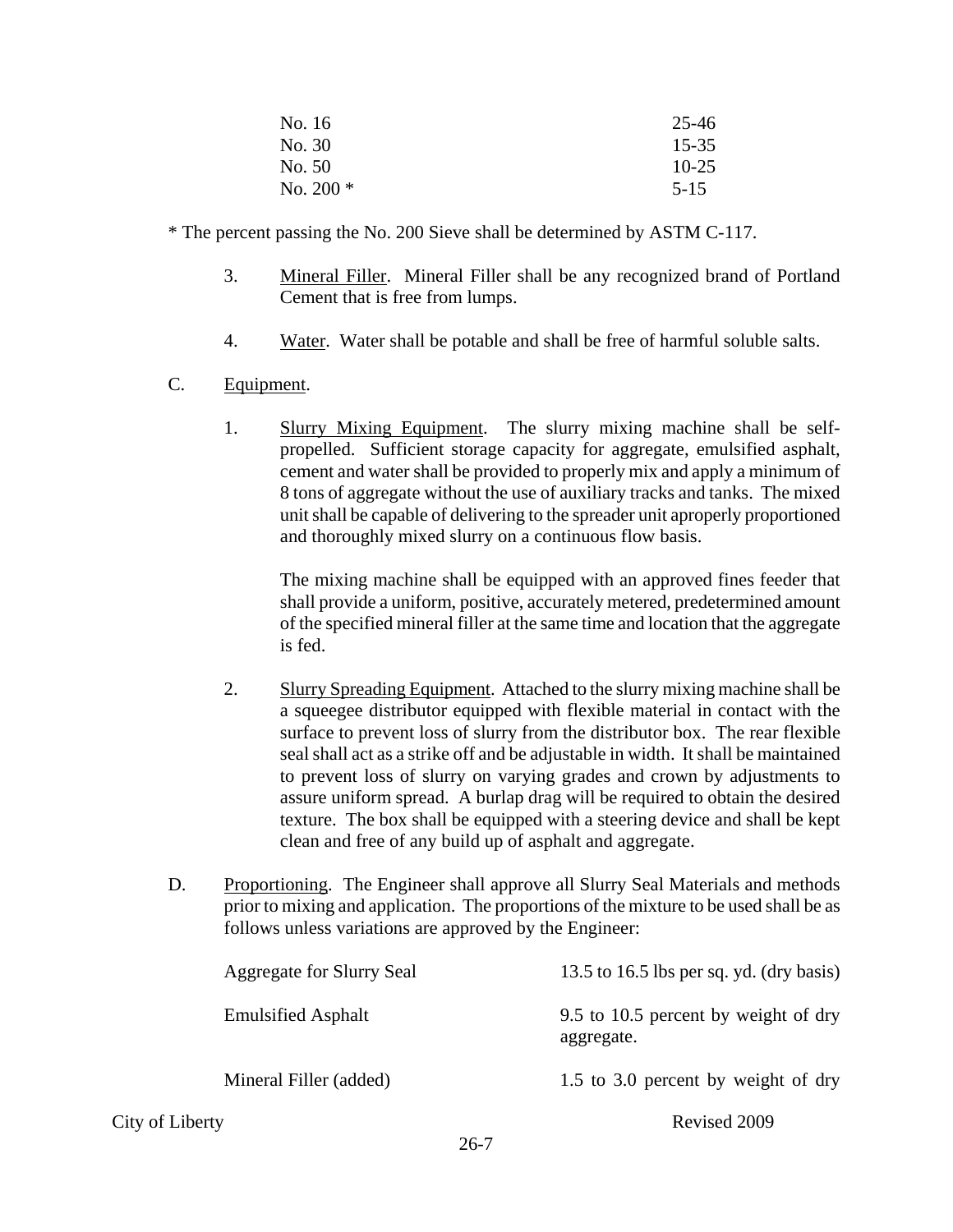aggregate.

Water **Quantity** to produce proper consistency.

Once the proper consistency is obtained changes in proportioning of the various components of the mixture shall be held to a minimum.

- E. Construction Requirements.
	- 1. Surface Preparation. Immediately prior to applying the Slurry Seal the surface shall be thoroughly cleaned of all objectionable materials and prewetted, leaving no standing water.
	- 2. Application. The mixture shall be spread to leave a uniform non-skid film of fine aggregate and asphalt on the surface. Squeegees shall be used to spread the Slurry Seal mixture in areas inaccessible to the spreader box and other areas where hand spreading may be required. A hand drag shall be used at these locations to give the same texture as the machine-layed surface.

A sufficient amount of slurry shall be carried in all parts of the spreader box at all time so that complete coverage is obtained. No lumping, balling, or unmixed aggregate shall be permitted. Any oversized aggregates or foreign materials shall be removed from the aggregate prior to delivery to the mixing machine. No streaks or slick spots shall be left in the unfinished surface.

- 3. Weather Limitations. Slurry Seal shall be placed only when the surface temperature is 60 deg. F or above, the relative humidity is below 80 percent and no precipitation.
- F. Property Owner Notification. The City will supply the Contractor door tags which the Contractor shall place on the doors of all involved property owners. The door tag shall comply with the included sample or an approved equal.

## 2605 MICRO-SURFACING

A. Description. Micro-Surfacing is a mixture of polymer-modified asphalt emulsion, mineral aggregate, mineral filler, water, and other additives, properly proportioned, mixed and spread on a paved surface in accordance with a specification and as directed by the Engineer. The mix should be capable of being spread in variable thick cross-sections (wedges, ruts, scratch courses and surfaces) which, after curing and initial traffic consolidation, resists compaction throughout the entire design tolerance range of bitumen content and variable thickness to be encountered. The end product should maintain a skid-resistant surface (high wet friction co-efficient) in variable thick sections throughout the service life of the Micro-Surfacing. The mix is to be a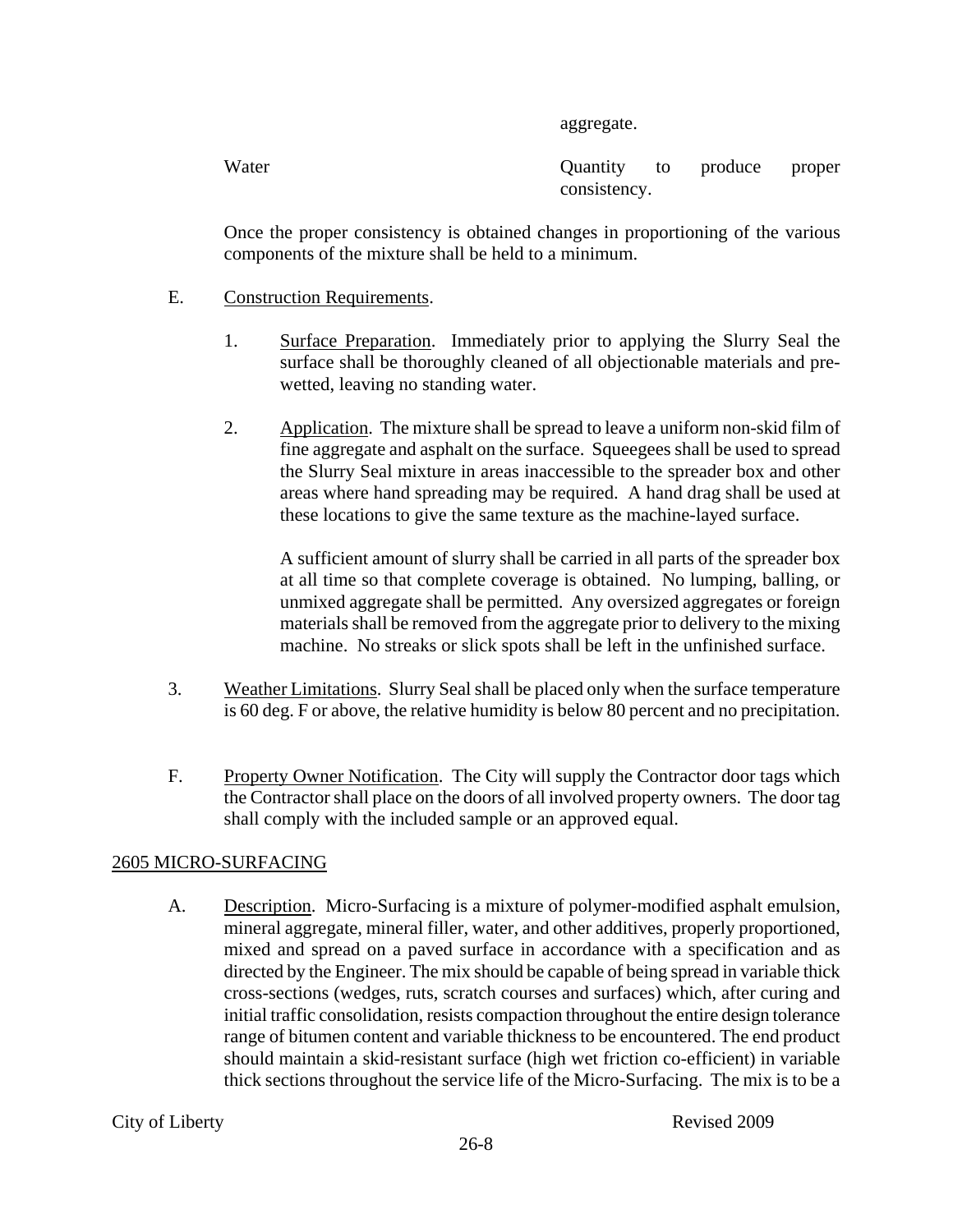quick-traffic system, meaning that it will be able to accept traffic after a short period of time. The amount of time will vary from job to job and must be evaluated on an individual job basis. Normally, these systems have been required to accept rolling traffic on a one-half  $(1/2)$  inch  $(12.7 \text{ mm})$  thick surface within one hour after placement in +75ºF (24ºC) temperature and 50 percent or less humidity.

- B. Applicable Specifications**.** 
	- 1. General.

There are agencies and testing methods listed in the appendix (see Appendix A) which form a part of this guideline. It is normally not required to run all referenced tests on every project. Some of the tests are expensive and take a substantial amount of time to conduct. If the materials to be used on the project have a past record of good performance, the requirements for testing may be decreased. Local paving authorities are often familiar with the materials and should be able to furnish information which would minimize the amount of testing required.

- C. Materials
	- 1 Emulsified Asphalt General.

The emulsified asphalt shall be a quick-traffic, polymer-modified asphalt emulsion conforming to the requirements specified in AASHTO M208 or ASTM D2397 for CSS-1h. The cement mixing test shall be waived for this emulsion.

The polymer material shall be milled or blended into the asphalt or emulsifier solution prior to the emulsification process.

The minimum amount and type of polymer modifier shall be determined by the Laboratory performing the mix design. The minimum amount required will be based on asphalt weight content and will be certified by the emulsion supplier. In general, a three percent (3%) polymer solids, based on asphalt weight, is considered minimum.

The five-day (5) settlement test may be waived, provided job stored emulsion is used within thirty-six (36) hours from the time of the shipment, or the stored material has had additional emulsion blended into it prior to use.

## Quality Tests

When tested according to the following tests, the emulsion shall meet the following requirements of AASHTO M208 or ASTM D2397 for CSS-1h, plus the following: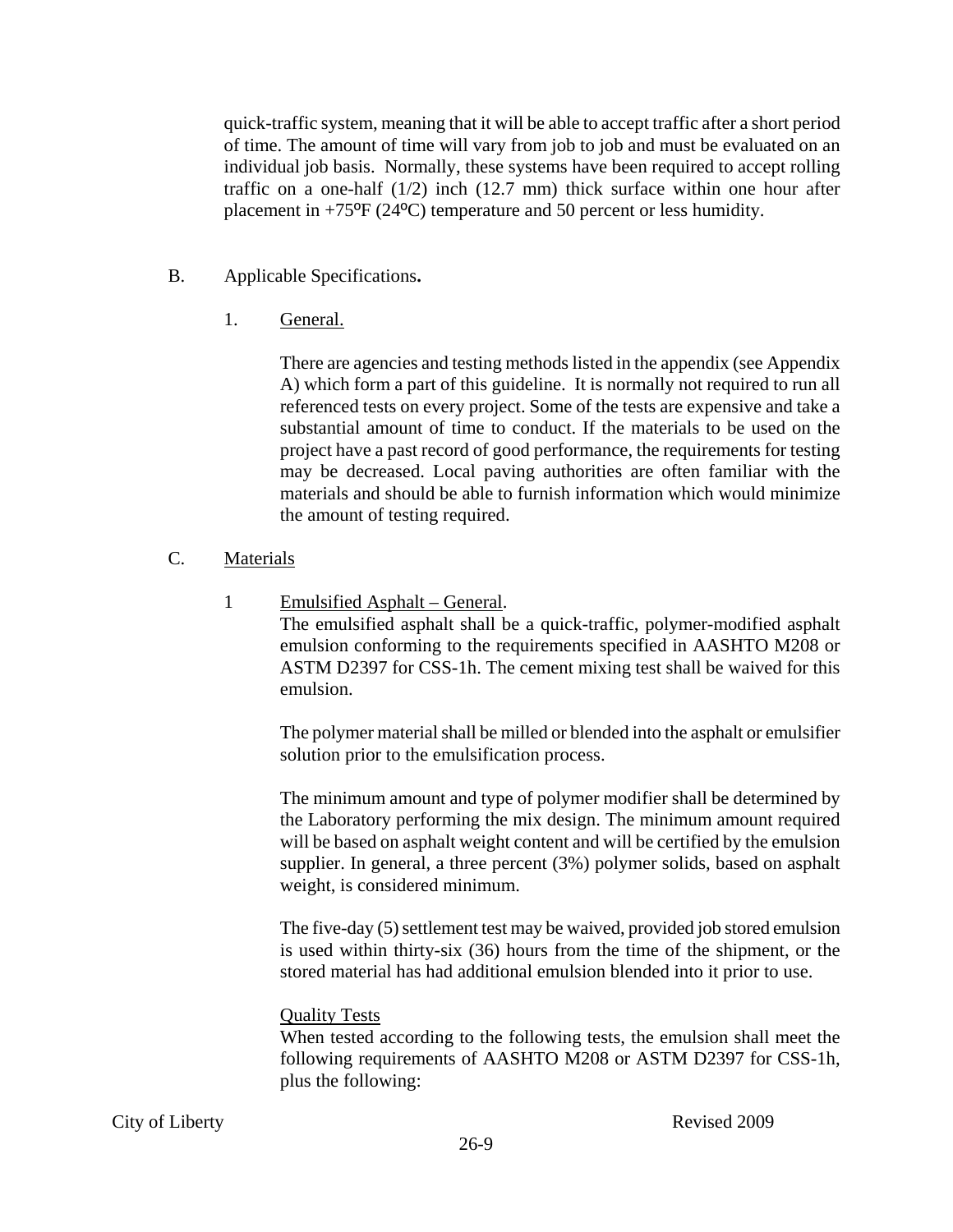| AASHTO TEST NO | <b>ASTM TEST</b><br>NO. | <b>OUALITY</b>                       | <b>SPECIFICATION</b> |
|----------------|-------------------------|--------------------------------------|----------------------|
| AASHTO T59     | ASTM D244               | Residue after<br><b>Distillation</b> | 62% Minimum          |

The temperature for this test should be held below 280ºF (138ºC). Higher temperatures may cause the polymers to break down.

| <b>AASHTO TEST NO</b> | <b>ASTM TEST</b> | <b>QUALITY</b>      | <b>SPECIFICATION</b>   |
|-----------------------|------------------|---------------------|------------------------|
|                       | NO.              |                     |                        |
| AASHTO T53            | <b>ASTM D38</b>  | Softening Point     | 62% Minimum            |
| AASHTO T49            | <b>ASTM 2397</b> | Penetration at 77°F | $40-90*$               |
|                       |                  | $(25^{\circ}C)$     |                        |
|                       | <b>ASTM 2170</b> | Kinematic Viscosity | $650 \text{ cST/sec}$  |
|                       |                  | @275°F(135°C)       | Minimum <sup>°</sup> F |

\* Climate conditions should be considered when establishing this band.

Each load of emulsified asphalt shall be accompanied with a Certificate of Analysis/Compliance to assure that it is the same as that used in the mix design.

#### 2. Aggregate

#### **General**

The mineral aggregate used shall be of the type and grade specified for the particular use of the Micro-Surfacing. The aggregate shall be a manufactured crushed stone such as granite, slag, limestone, chat, or other high-quality aggregate, or combination thereof. To assure the material is totally crushed, 100 percent of the parent aggregate will be larger than the largest stone in the gradation to be used.

#### Quality Tests

When tested according to the following tests, the aggregate should meet these minimum requirements:

| <b>AASHTO TEST NO</b> | <b>ASTM TEST</b> | <b>QUALITY</b>  | <b>SPECIFICATION</b> |
|-----------------------|------------------|-----------------|----------------------|
|                       | NO.              |                 |                      |
| <b>AASHTO T176</b>    | ASTM D2419       | Sand Equivalent | 65 Minimum           |
| <b>AASHTO T104</b>    | <b>ASTM C88</b>  | Soundness       | 15% Maximum          |
|                       |                  |                 | using $NA2SO4$ or    |
|                       |                  |                 | 25% Maximum          |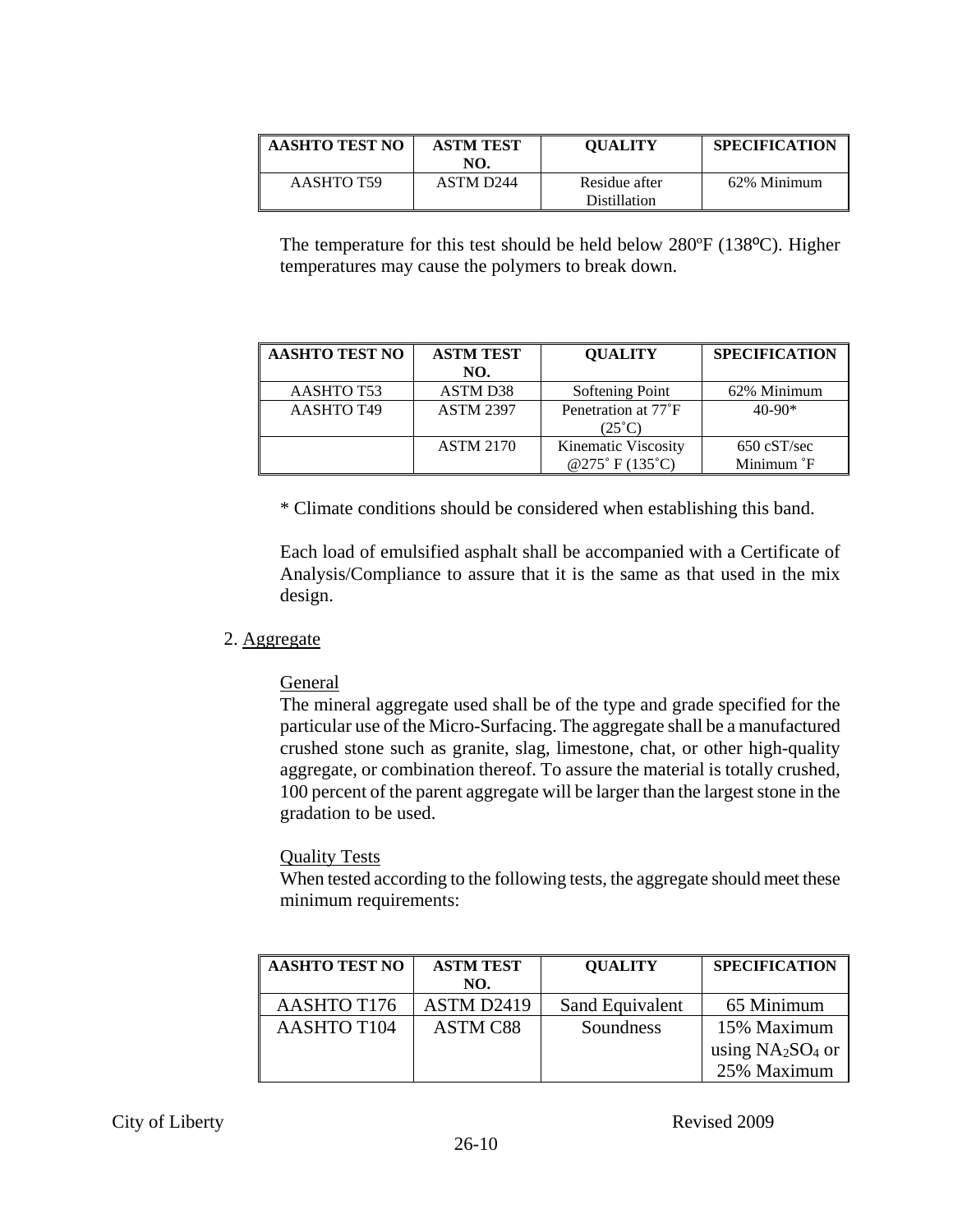|                   |           |            | using $MgSO4$ |
|-------------------|-----------|------------|---------------|
| <b>AASHTO T96</b> | ASTM C131 | Abrasion   | 30% Maximum   |
|                   |           | Resistance |               |

The abrasion test is to be run on the parent aggregate. The aggregate should meet state-approved polishing values. Proven performance may justify the use of aggregates that may not pass all of the above tests.

#### 3. Grading

When tested in accordance with AASHTO T27 (ASTM Cl36) and AASHTO T11 (ASTM C117), the target (mix design) aggregate gradation (including the mineral filler) shall be within one of the following bands (or one currently recognized by your local paving authority).

| <b>SIEVE</b><br><b>SIZE</b>  | <b>TYPE II</b><br><b>PERCENT</b><br><b>PASSING</b> | <b>TYPE III</b><br><b>PERCENT</b><br><b>PASSING</b> | <b>STOCKPILE</b><br><b>TOLERANCE</b> |
|------------------------------|----------------------------------------------------|-----------------------------------------------------|--------------------------------------|
| 3/8<br>$(9.5 \text{ mm})$    | 100                                                | 100                                                 |                                      |
| #4<br>$(4.75 \text{ mm})$    | 90-100                                             | 70-90                                               | $\pm 5\%$                            |
| # $8$<br>$(2.36 \text{ mm})$ | 65-90                                              | $45 - 70$                                           | $\pm 5\%$                            |
| #16<br>$(1.18 \text{ mm})$   | $45 - 70$                                          | $28 - 50$                                           | $\pm 5\%$                            |
| #30<br>$(600 \text{ um})$    | $30 - 50$                                          | 19-34                                               | $\pm 5\%$                            |
| #50<br>$(330 \text{ um})$    | 18-30                                              | $12 - 25$                                           | $\pm 4\%$                            |
| $(150 \text{ um})$<br>#100   | $5 - 15$                                           | $5 - 15$                                            | $\pm 3\%$                            |
| #200<br>$(75 \text{ um})$    | $5 - 15$                                           | $5 - 15$                                            | $\pm 2\%$                            |

The job mix (target) gradation shall be within the gradation band for the desired type. After the target gradation has been submitted (this should be the gradation that the mix design is based on), then the percent passing each sieve shall not vary by more than the stockpile tolerance shown in the above table for each individual sieve, and still remain within the gradation band. It is recommended that the percent passing shall not go from the high end to the low end of the range for any two consecutive screens.

The aggregate will be accepted at the job location stockpile or when loading into the support units for delivery to the lay-down machine. The stockpile shall be accepted based on five gradation tests according to AASHTO T2 (ASTM D75). If the average of the five tests are within the gradation tolerances, then the materials will be accepted. If the tests show the material to be out, the contractor will be given the choice to either remove the material or blend other aggregate with the stockpiled material to bring it into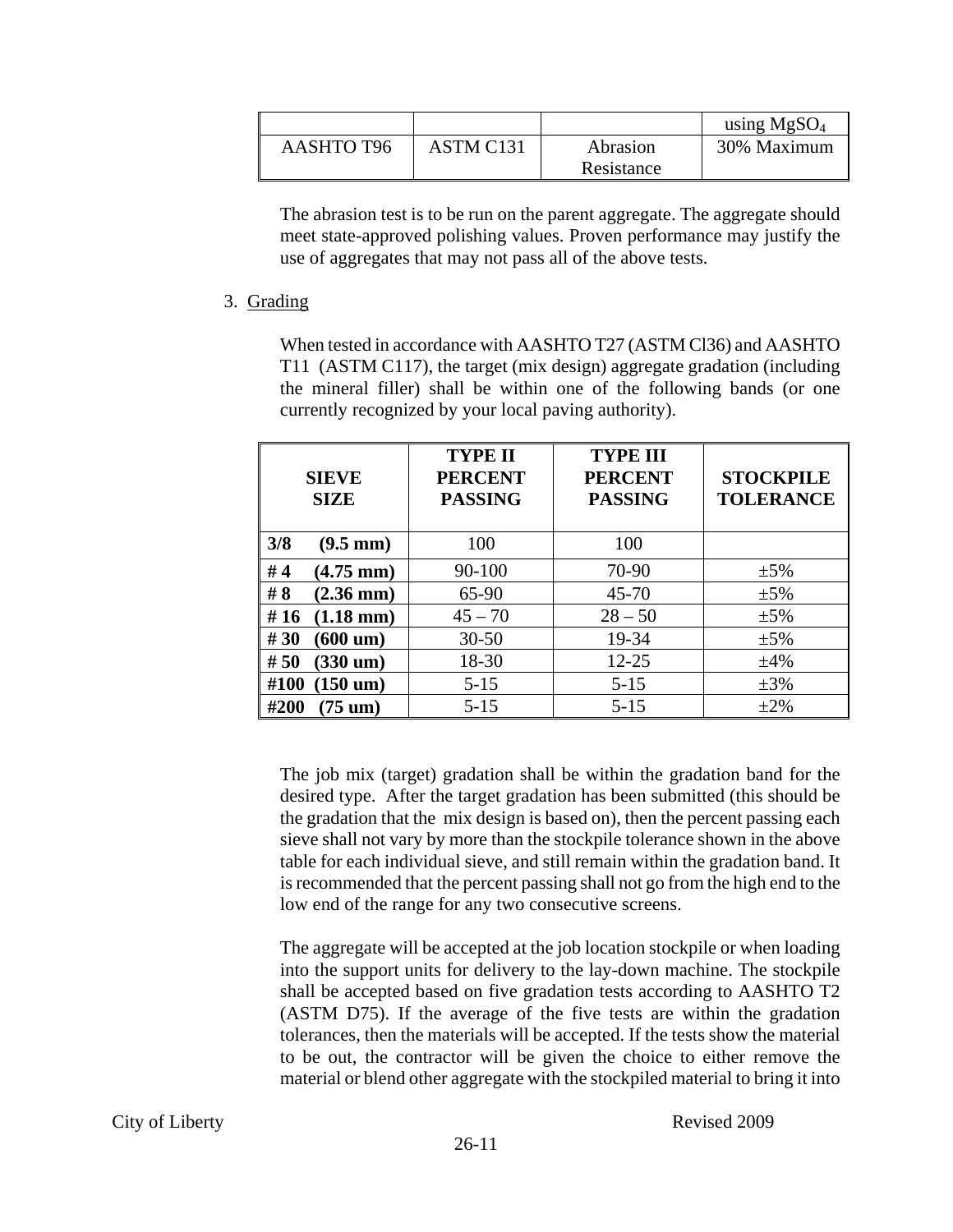specification. Materials used in blending must meet the quality tests before blending and must be blended in a manner to produce a consistent gradation. If blending is used, it will require that a new mix design be performed.

Screening shall be required at the stockpile prior to delivery to the paving machine if there are any problems created by having oversize material in the mix.

4. Mineral Filler

Mineral filler, if required, shall be any recognized brand of non-air entrained Portland cement or hydrated lime that is free from lumps. It may be accepted upon visual inspection. The type and amount of mineral filler needed shall be determined by a laboratory mix design and will be considered as part of the aggregate gradation. An increase or decrease of less than one percent (1%) may be permitted when the Micro-Surfacing is being placed if it is found to be necessary for better consistency or set times.

5. Water

The water shall be potable and free of harmful soluble salts or reactive chemicals and any other contaminants.

6. Additives

Additives may be added to the emulsion mix or any of the component materials to provide the control of the quick-traffic properties. They must be included as part of the mix design and be compatible with the other components of the mix.

## D. Laboratory Evaluation

1 General

Before the work commences, the contractor shall submit a signed mix design covering the specific materials to be used on the project. This design will be performed by a laboratory which has experience in designing Micro-Surfacing. After the mix design has been approved, no substitution will be permitted, unless approved by the Engineer.

ISSA can provide a list of laboratories experienced in Micro-Surfacing design.

2. Mix Design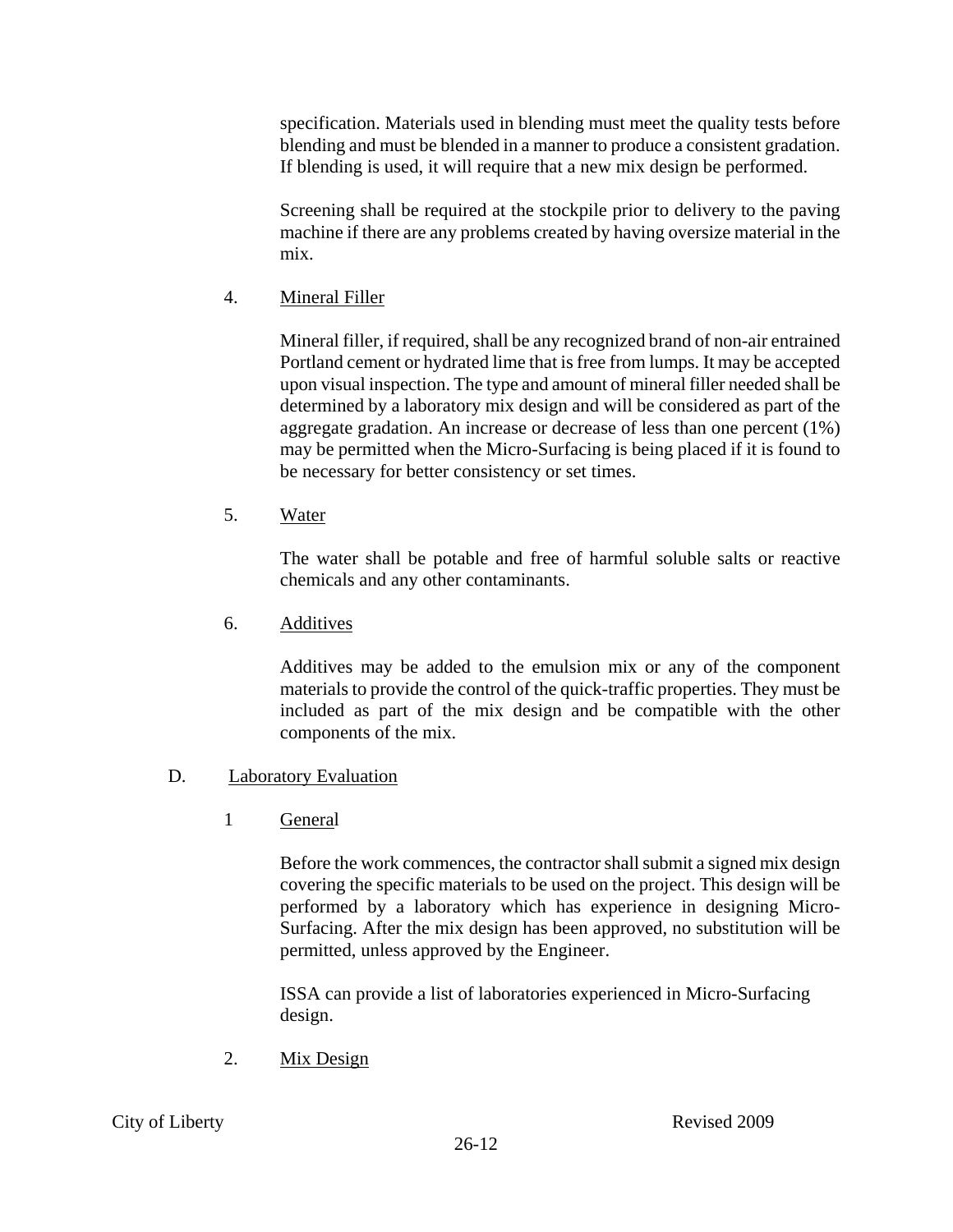The contractor shall submit to the Engineer for approval a complete mix design prepared and certified by a laboratory. Compatibility of the aggregate, polymer-modified emulsion, mineral filler, and other additives shall be verified by the mix design. The mix design shall be made with the same aggregate gradation that the contractor will provide on the project. Recommended tests and values are as follows:

| <b>ISSA TEST</b>   | <b>DESCRIPTION</b>                  | <b>SPECIFICATION</b>                                 |
|--------------------|-------------------------------------|------------------------------------------------------|
| NO.                |                                     |                                                      |
| <b>ISSA TB-139</b> | <b>Wet Cohesion</b>                 |                                                      |
|                    | @ 30 Minutes Minimum (set)          | 12 kg-cm Minimum                                     |
|                    | @ 60 Minutes Minimum (Traffic)      | 2- kg-cm Minimum or                                  |
|                    |                                     | Near Spin                                            |
| <b>ISSA TB-139</b> | Excess Asphalt by LWT Sand Adhesion | 50 $g$ /ft <sup>2</sup> Maximum                      |
|                    |                                     | $(538 \text{ g/m}^2 \text{Maximum})$                 |
| <b>ISSA TB-114</b> | Wet Stripping                       | Pass (90% Minimum)                                   |
| <b>ISSA TB-100</b> | <b>WetOTrack Abrasion Loss</b>      |                                                      |
|                    | One hour Soak                       | 50 g/ft <sup>2</sup> (538 g/m <sup>2</sup> ) Maximum |
|                    | 6 Day Soak                          | 75 g/ft <sup>2</sup> (807 g/m <sup>2</sup> ) Maximum |

The Wet Track abrasion test is performed under laboratory conditions as a component of the mix design process. The purpose of this test is to determine the minimum asphalt content of a slurry system. The Wet Track Abrasion Test is not recommended as a field quality control or acceptance test. Some systems require longer times for the asphalt to adhere to the stone. In these systems, a modified Marshall Stability Test (ISSA TB-148) or Hveem Cohesiometer Test (ASTM D 1560) has been used to confirm asphalt content.

| <b>ISSA TEST NO.</b> | <b>DESCRIPTION</b>                  | <b>SPECIFICATION</b>    |
|----------------------|-------------------------------------|-------------------------|
| <b>ISSA TB-147</b>   | <b>Lateral Displacement</b>         | 5% Maximum              |
|                      | Specific Gravity after 1,000 Cycles | 2.10 Maximum            |
|                      | of                                  |                         |
|                      | 125 Pounds (56.71 kg)               |                         |
| <b>ISSA TB-144</b>   | <b>Classification Compatibility</b> | 11 Grade Points Minimum |
|                      |                                     | (AAA, BAA)              |
| <b>ISSA TB-113</b>   | Mix Time $@77^\circ F (25^\circ C)$ | Controllable to 120     |
|                      |                                     | Seconds                 |
| m                    |                                     | Minimum                 |

he mixing test is used to predict how long the material can be mixed in the machines before it begins to break. It is more for information to be used by the contractor than for quality of the end product.

The mixing test and set-time test should be checked at the highest temperatures expected during construction.

City of Liberty Revised 2009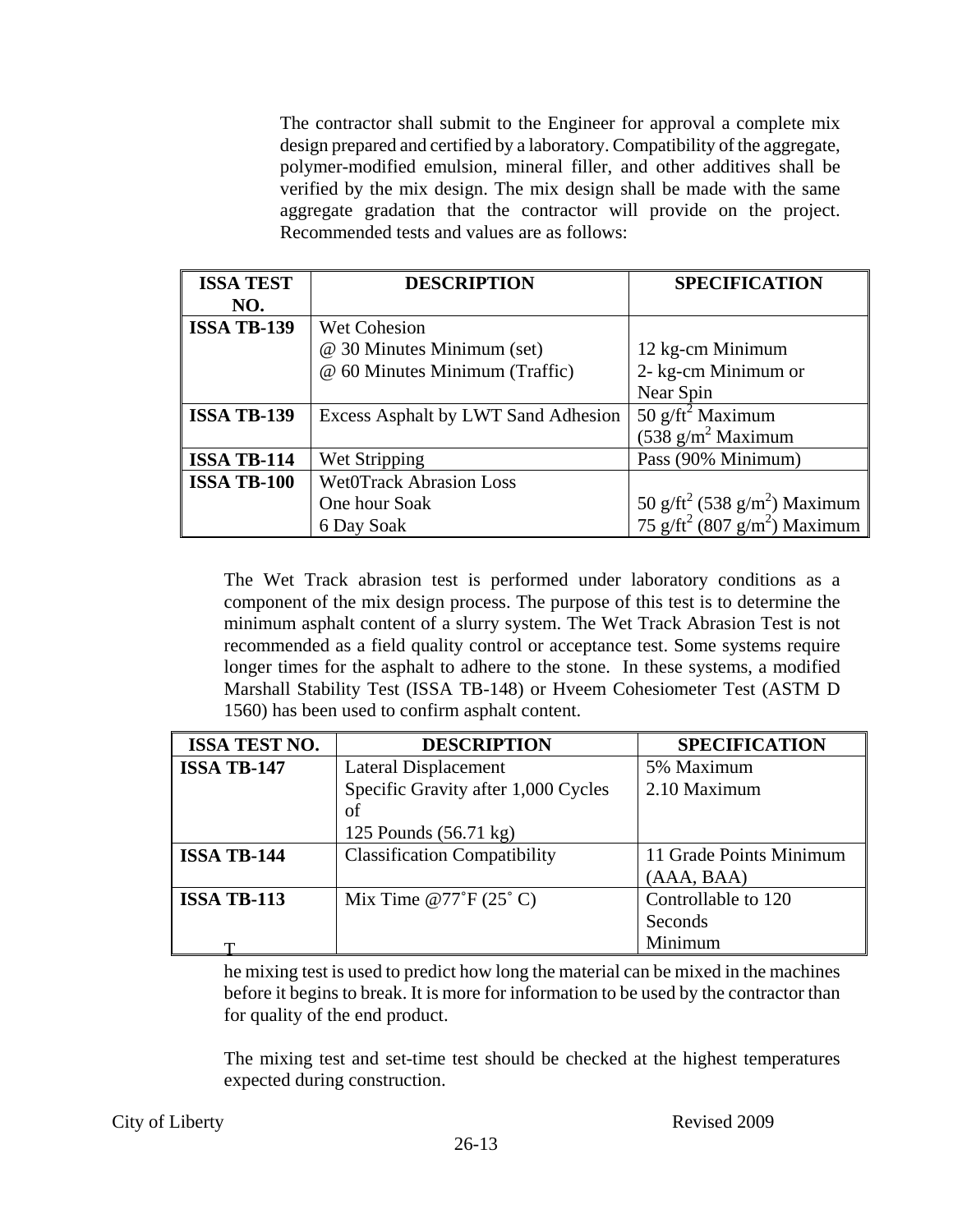The mix design should report the quantitative effects of moisture content on the unit weight of the aggregate (bulking effect). The report must clearly show the proportions of aggregate, mineral filler (minimum and maximum), water (minimum and maximum), additive usage, and polymer-modified asphalt emulsion based on the dry weight of the aggregate.

All the component materials used in the mix design shall be representative of the materials proposed by the contractor to be used on the project.

The percentages of each individual material required shall be shown in the laboratory report. Adjustments may be required during construction, based on field conditions. The Engineer will give final approval for all such adjustments.

| <b>AGGREGATE</b>       | <b>LIMITS</b>                               |  |
|------------------------|---------------------------------------------|--|
| Residual Asphalt       | 5.5 to 10.5% (5) by dry weight of aggregate |  |
| Mineral Filler         | 0.0 to 3% by Dry weight of aggregate        |  |
| Polymer-Based Modifier | Minimum of 3% solids based on bitumen       |  |
|                        | weight content                              |  |
| <b>Additives</b>       | As needed                                   |  |
| Water                  | As required to produce proper mix           |  |
|                        | consistency                                 |  |

## 3. Rate of Application

The Micro-Surfacing mixture shall be of the proper consistency at all times, so as to provide the application rate required by the surface condition. The average Single application rate, as measured by the Engineer, shall be in accordance with the following table:

| <b>AGGREGATE</b><br><b>TYPE</b> | <b>LOCATION</b>              | <b>SUGGESTED</b><br><b>APPLICATION RATE</b> |
|---------------------------------|------------------------------|---------------------------------------------|
| Type II                         | Urban and Residential        | $10 - 20$ lb/yd <sup>2</sup>                |
|                                 | <b>Streets</b>               | $(5.4 - 10.8 \text{ KG/m}^2)$               |
| Type III                        | Primary and interstate Route | 10-30 $1b/yd^2$                             |
|                                 |                              | $(8.1 - 16.3 \text{ KG/m}^2)$               |
|                                 | <b>Wheel Ruts</b>            | As Required (See Appendix                   |
|                                 |                              | B                                           |

S

uggested application rates are based upon the weight of dry aggregate in the mixture. Application rates are affected by the unit weight of the aggregate.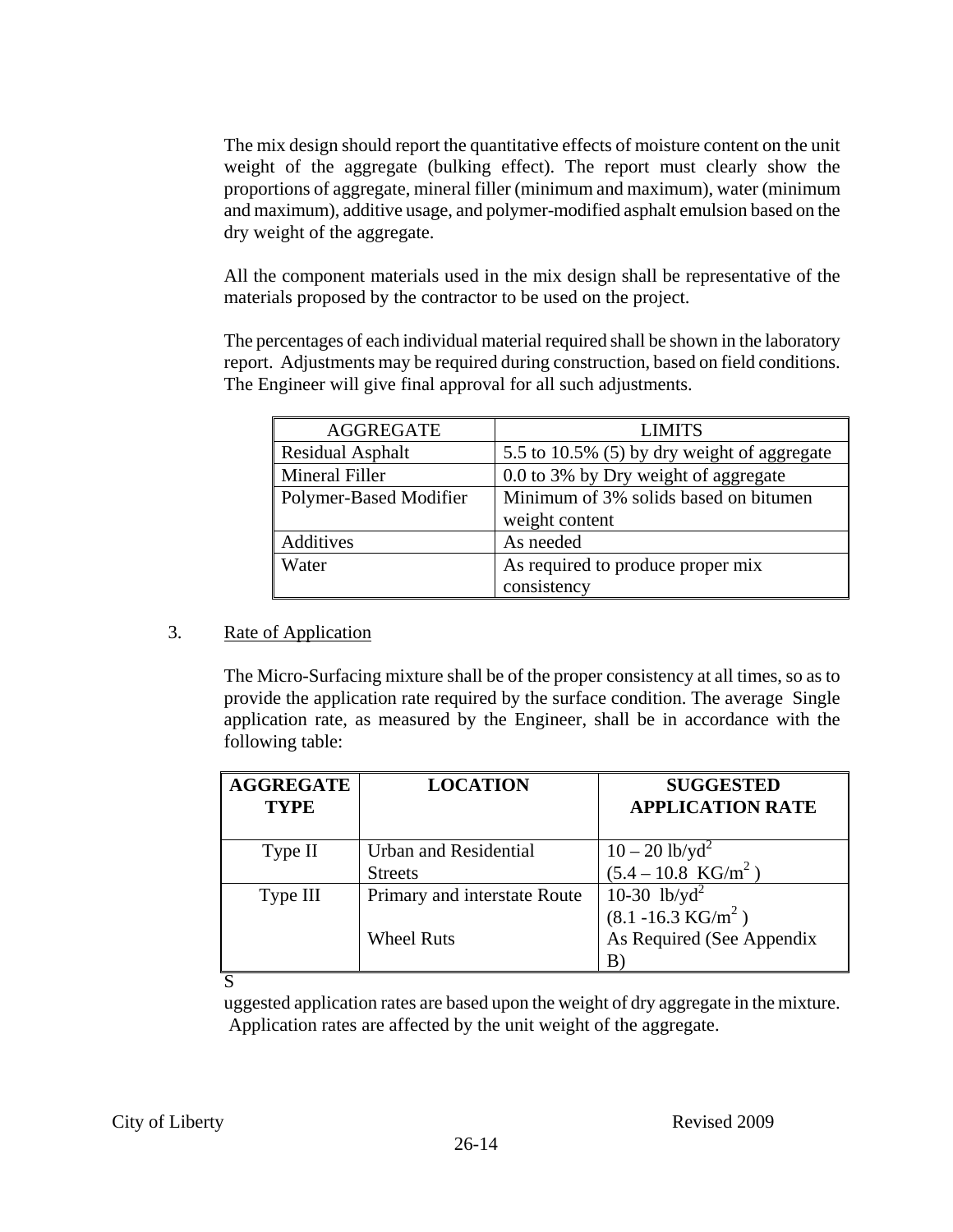Micro-Surfacing is often put down in two full-width passes in place of rut-filling when the rutting or deformation is not severe. When two passes are used, the first pass (scratch course) is made using a metal or stiff rubber strike-off and applying only what the surface demands for leveling. The second course is applied at 15 - 30  $\log^2(8.1 - 16.3 \text{ kg/m}^2)$ .

# E. EQUIPMENT

1 General

All equipment, tools, and machines used in the performance of this work shall be maintained in satisfactory working condition at all times to ensure a high-quality product.

## 2 Mixing Equipment

The machine shall be specifically designed and manufactured to lay Micro-Surfacing. The material shall be mixed by an automatic-sequenced, selfpropelled Micro-Surfacing mixing machine, which shall be a continuousflow mixing unit able to accurately deliver and proportion the aggregate, emulsified asphalt, mineral filler, control setting additive, and water to a revolving multi-blade, double-shafted mixer and to discharge the mixed product on a continuous-flow basis. The machine shall have sufficient storage capacity for aggregate, emulsified asphalt, mineral filler, control additive and water to maintain an adequate supply to the proportioning controls. On major highways, the machine may be required to be a selfloading machine capable of loading materials while continuing to lay microsurfacing, thereby minimizing construction joints. If used, the self-loading machine shall be equipped to allow the operator to have full control of the forward and reverse speeds during applications of the Micro-Surfacing material and be equipped with opposite-side driver stations to assist in alignment. The self-loading device, opposite-side driver stations, with forward and reverse speed controls shall be original equipment manufacturer design.

## 3 Proportioning Devices

Individual volume or weight controls for proportioning each material to be added to the mix (i.e. aggregate, mineral filler, emulsified asphalt, additive, and water) shall be provided and properly marked. These proportioning devices are used in material calibration and determining the material output at any time.

# 4 Spreading Equipment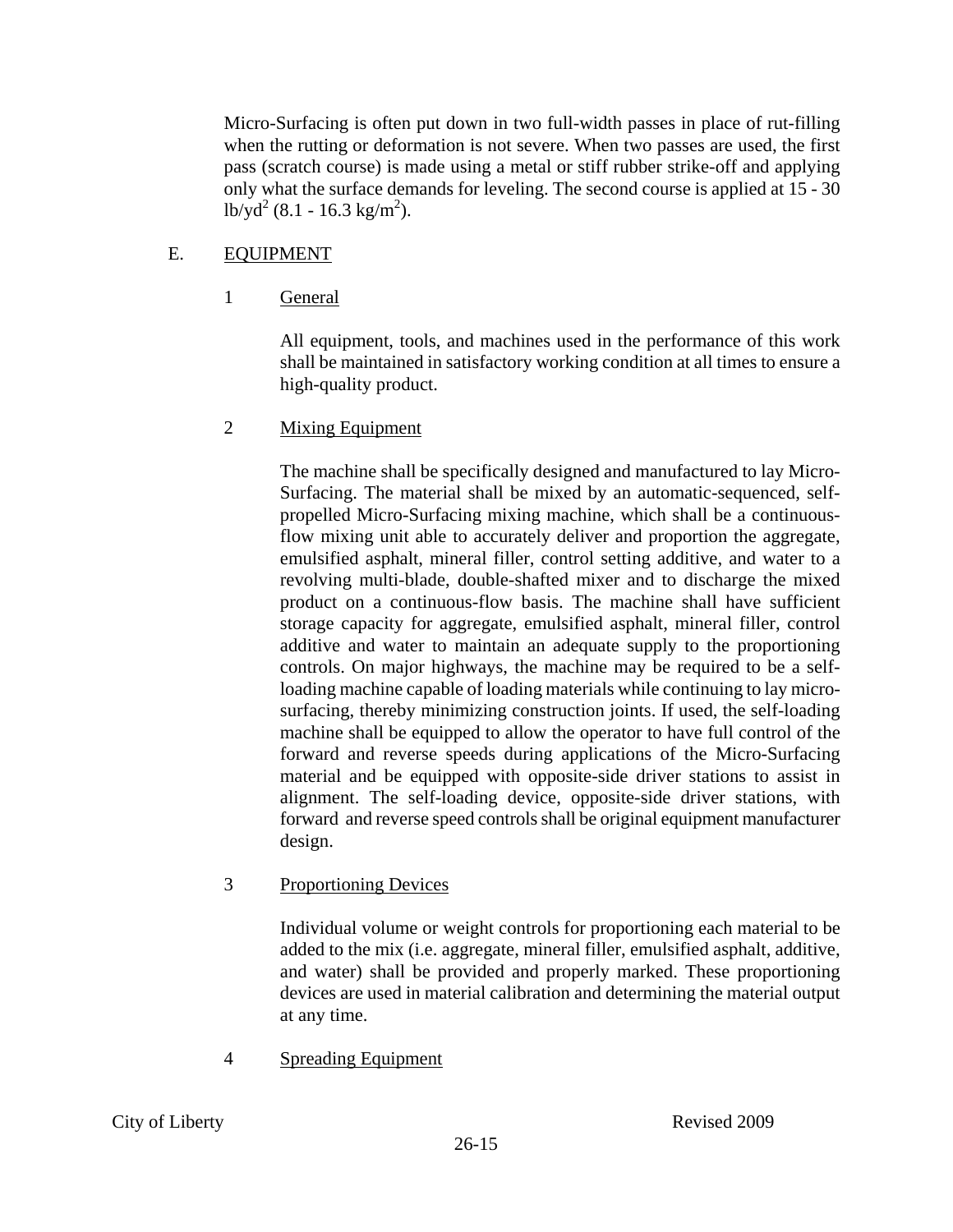The mixture shall be agitated and spread uniformly in the surfacing box by means of twinshafted paddles or spiral augers fixed in the spreader box. A front seal shall be provided to insure no loss of the mixture at the road contact point. The rear seal shall act as a final strike-off and shall be adjustable. The spreader box and rear strike-off shall be so designed and operated that a uniform consistency is achieved to produce a free flow of material to the rear strike-off. The spreader box shall have suitable means provided to side shift the box to compensate for variations in the pavement geometry.

a. Secondary Strike-off

A secondary strike-off shall be provided to improve surface texture. The secondary strike-off shall have the same adjustments as the spreader box.

b. Rut-Filling Box

When required on the plans, before the final surface course is placed, preliminary micro-surfacing material may be required to fill ruts, utility cuts, depressions in the existing surface, etc. Ruts of one-half (1/2) inch (12.7 mm) or greater in depth shall be filled independently with a rut-filling spreader box, either five foot  $(5)$   $(1.5 \text{ m})$  or six foot (6) (1.8 m) in width. For irregular or shallow rutting of less than onehalf  $(1/2)$  inch  $(12.7 \text{ mm})$  in depth, a full-width scratch-coat pass may be used as directed by the B.A.R. Ruts that are in excess of one and one-half (1-1/2) inches (38.1 mm) in depth may require multiple placements with the rut-filling spreader box to restore the crosssection. All rut-filling level-up material should cure under traffic for at least a twenty-four (24) hour period before additional material is placed on top of the level up.

## 5 Auxiliary Equipment

Suitable surface preparation equipment, traffic control equipment, hand tools, and any other support and safety equipment shall be provided by the contractor as necessary to perform the work.

6. Calibration

Each mixing unit to be used in the performance of the work shall be calibrated in the presence of the Engineer prior to construction. Previous calibration documentation covering the exact materials to be used may be acceptable, provided that no more than 60 days have lapsed. The documentation shall include an individual calibration of each material at various settings, which can be related to the machine metering devices. No machine will be allowed to work on the project until the calibration has been completed and/or accepted.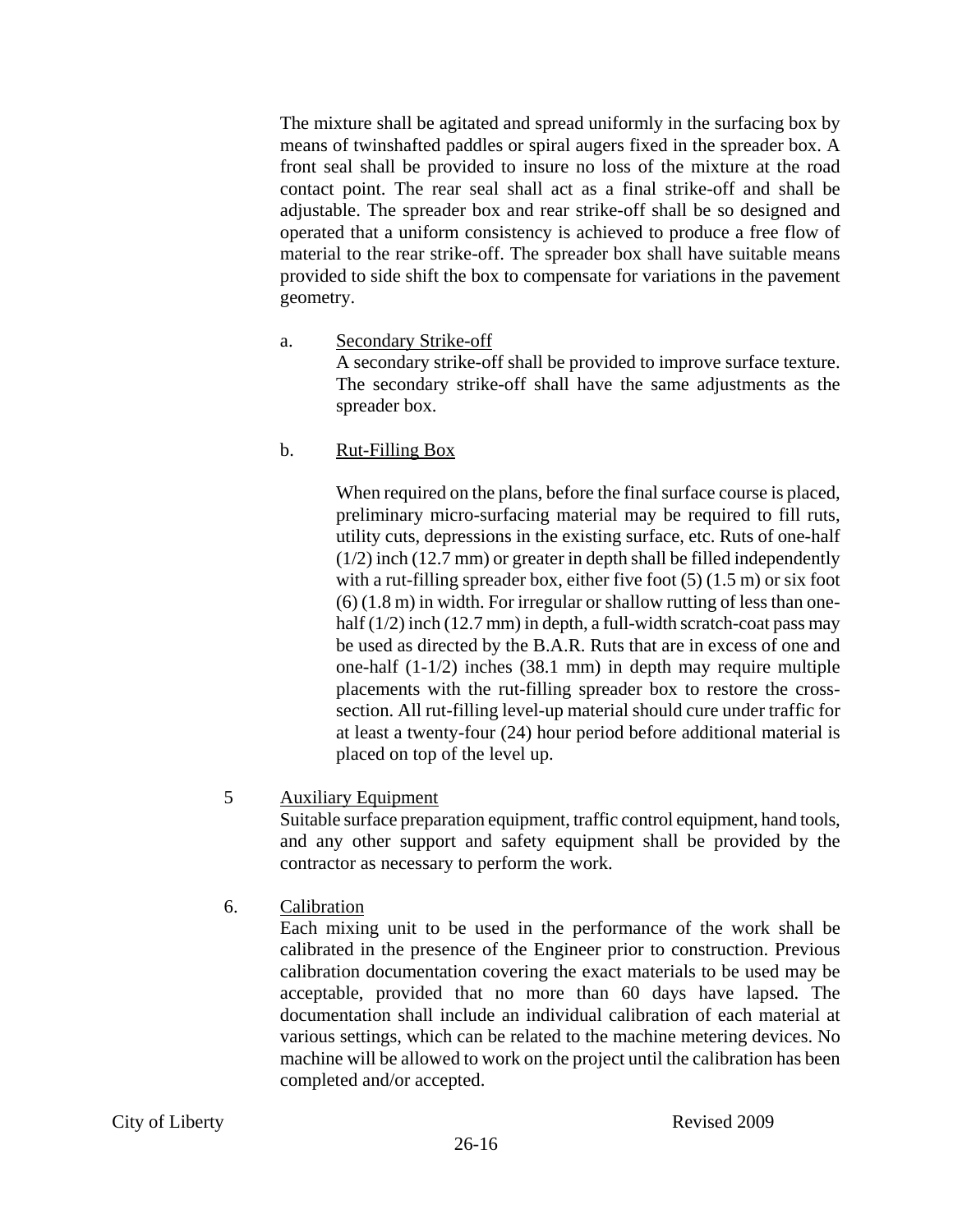## 7. Weather Limitations

Micro-Surfacing shall not be applied if either the pavement or air temperature is below  $50^{\circ}F(10^{\circ}C)$  and falling, but may be applied when both pavement and air temperatures are above  $45^{\circ}F(7^{\circ}C)$  and rising. No Micro-Surfacing shall be applied when there is the possibility that the finished product will freeze within 24 hours. The mixture shall not be applied when weather conditions prolong opening to traffic beyond a reasonable time.

# 8. Notification and Traffic control

# a. Notification

All homeowners and businesses affected by the construction shall be notified one day in advance of the surfacing. Suitable signs may be posted prior to the surfacing. Should work not occur on the specified day, a new notification will be distributed. The notification shall be in a form of a written posting, stating the time and date that the surfacing will take place.

b. Traffic Control

All traffic control devices shall be in accordance with State and Federal requirements and, further, shall conform to the requirements of the Manual on Uniform Traffic Control Devices. Suitable methods shall be used by the contractor to protect the Micro-Surfacing from damage from all types of vehicular traffic. Opening to traffic does not constitute acceptance of the work. The B.A.R. shall be notified of the methods to be used.

## 9. Surface Preparation

a. General

Immediately prior to applying the Micro-Surfacing, the surface shall be cleared of all loose material, silt spots, vegetation, and other objectionable material. Any standard cleaning method will be acceptable. If water is used, cracks shall be allowed to dry thoroughly before applying Micro-Surfacing. Manholes, valve boxes, drop inlets and other service entrances shall be protected from the Micro-Surfacing by a suitable method. The B.A.R. shall approve the surface preparation prior to surfacing. No dry aggregate either spilled from the lay-down machine or existing on the road, will be permitted.

b. Tack Coat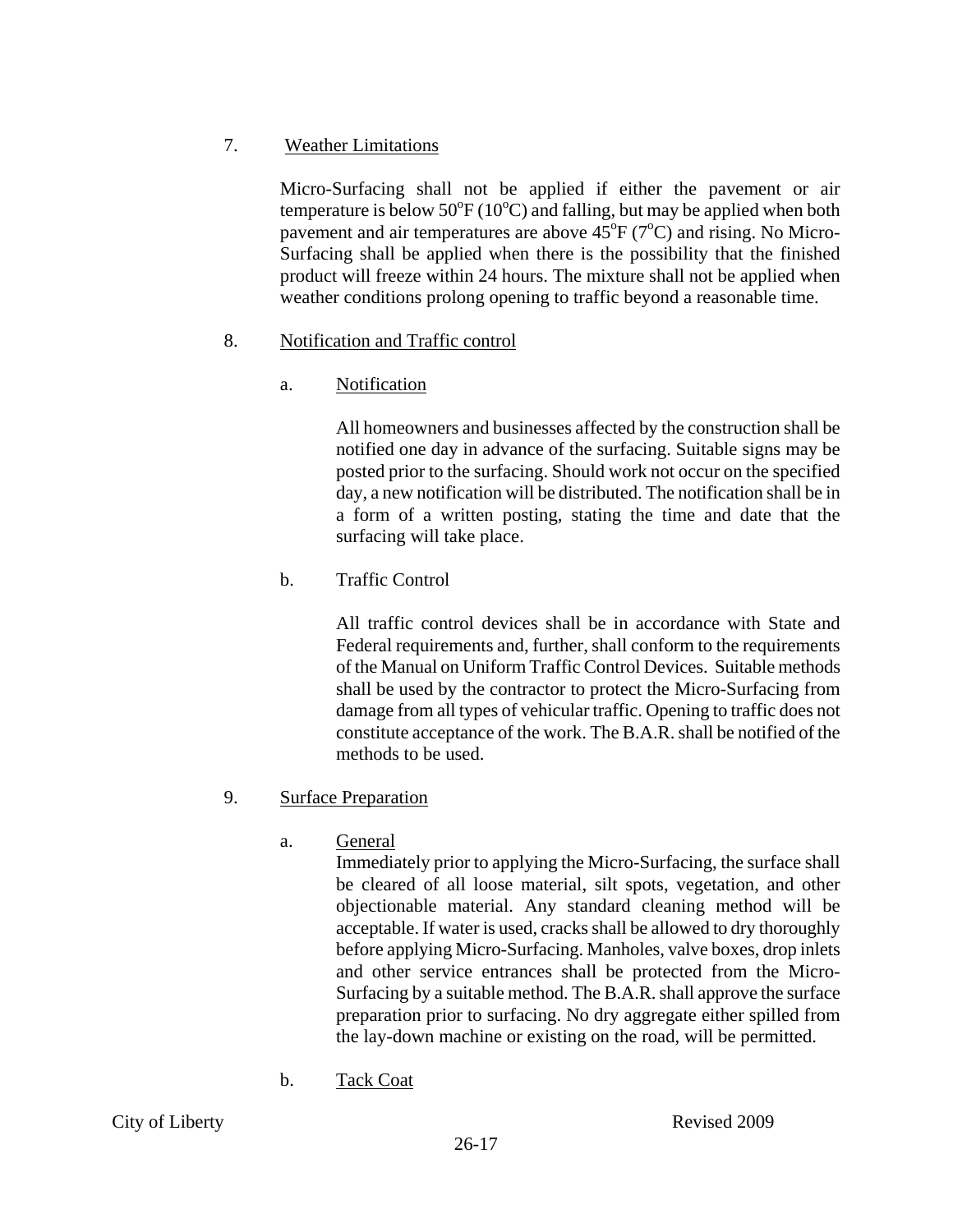Normally, tack coat is not required unless the surface to be covered is extremely dry and raveled or is concrete or brick. If required, the tack coat should consist of one part emulsified asphalt/three parts water and should be applied with a standard distributor. The emulsified asphalt should be SS or CSS grade. The distributor shall be capable of applying the dilution evenly at a rate of 0.05 to 0.10 gal/yd<sup>2</sup> (0.23) to  $0.45$  l/m<sup>2</sup>). The tack coat shall be allowed to cure sufficiently before the application of Micro-Surfacing. If a tack coat is to be required, it must be noted in the project plans.

c. Cracks

It is advisable to pre-treat the cracks in the surface with an acceptable crack sealer prior to the application of the Micro-Surfacing.

- 10. Application
	- a. General

If required, it is recommended that a test strip be placed in conditions similar to those expected to be encountered during the project. When required by local conditions, the surface shall be pre-wetted by fogging ahead of the spreader box. The rate of application of the fog spray shall be adjusted during the day to suit temperatures, surface texture, humidity, and dryness of the pavement. The Micro-Surfacing shall be of the desired consistency upon leaving the mixer. A sufficient amount of material shall be carried in all parts of the spreader at all times so that a complete coverage is obtained. Overloading of the spreader shall be avoided. No lumping, balling, or unmixed aggregate shall be permitted. No streaks, such as those caused by oversized aggregate, shall be left in the finished surface. If excess streaking develops, the job will be stopped until the contractor proves to the B.A.R. that the situation has been corrected. Excessive streaking is defined as more than four drag marks greater than onehalf  $(1/2)$  inch wide  $(12.7 \text{ mm})$  and four inches  $(4)$  long  $(101 \text{ mm})$ , or one inch (1) wide (25.4 mm) and three (3) inches long (76.2 mm), in any 29.9 yd<sup>2</sup> (25 m<sup>2</sup>) area. No transverse ripples or longitudinal streaks of one-fourth (1/4) inch in depth (6.4mm) will be permitted, when measured by placing a ten (10) foot (3 m) straight edge over the surface.

b. Joints

No excess buildup, uncovered areas, or unsightly appearance shall be permitted on longitudinal or transverse joints. The contractor shall

City of Liberty **Revised 2009**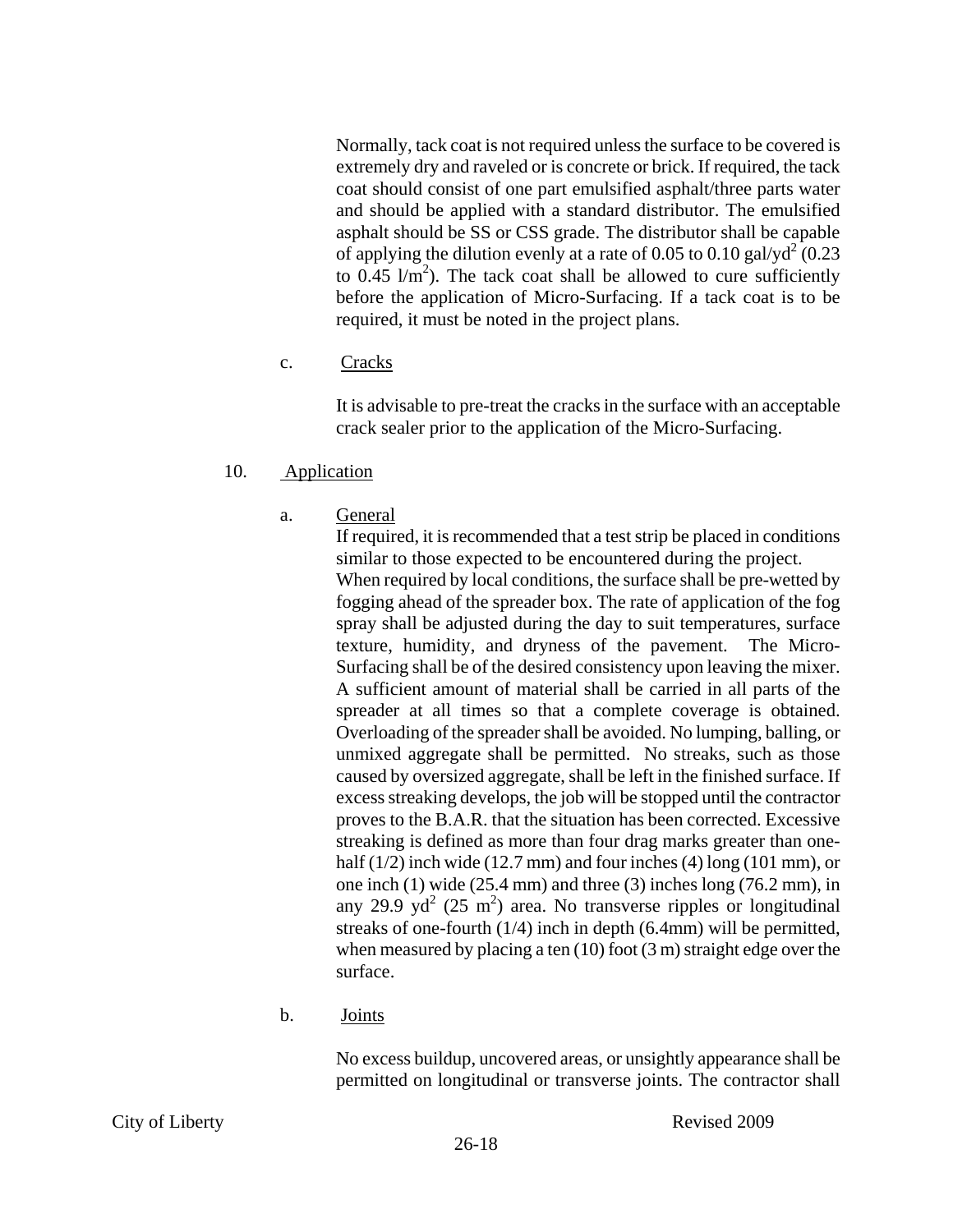provide suitable-width spreading equipment to produce a minimum number of longitudinal joints throughout the project. When possible, longitudinal joints shall be placed on lane lines. Half passes and oddwidth passes will be used only in minimum amounts. If half passes are used, they shall not be the last pass of any paved area. A maximum of three (3) inches (76.2 mm) shall be allowed for overlap of longitudinal lane line joints. Also, the joint shall have no more than a one-fourth (1/4) inch (6.4 mm) difference in elevation when measured by placing a ten (10) foot (3 m) straight edge over the joint and measuring the elevation drop-off.

#### c. Mix Stability

The Micro-Surfacing shall possess sufficient stability so that premature breaking of the material in the spreader box does not occur. The mixture shall be homogeneous during and following mixing and spreading. It shall be free of excess water or emulsion and free of segregation of the emulsion and aggregate fines from the coarser aggregate. Under no circumstances shall water be sprayed directly into the lay-down box while laying micro-surfacing material.

## d. Handwork

Areas which cannot be reached with the mixing machine shall be surfaced using hand squeegees to provide complete and uniform coverage. If necessary, the area to be handworked shall be lightly dampened prior to mix placement. Care shall be exercised to leave no unsightly appearance from handwork. The same type of finish as applied by the spreader box shall be required.

e. Lines

Care shall be taken to ensure straight lines along curbs and shoulders. No runoff on these areas will be permitted. Lines at intersections will be kept straight to provide a good appearance. If necessary, a suitable material will be used to mask off the end of streets to provide straight lines. Edge lines shall not vary by more than  $\pm 2$  inches ( $\pm 50$  mm) horizontal variance in any 96 feet (30 m) of length.

f. Clean-Up

All areas, such as man-ways, gutters, and intersections, shall have the Micro-Surfacing mix removed as specified by the Owner. The contractor shall, on a daily basis, remove any debris associated with the performance of the work.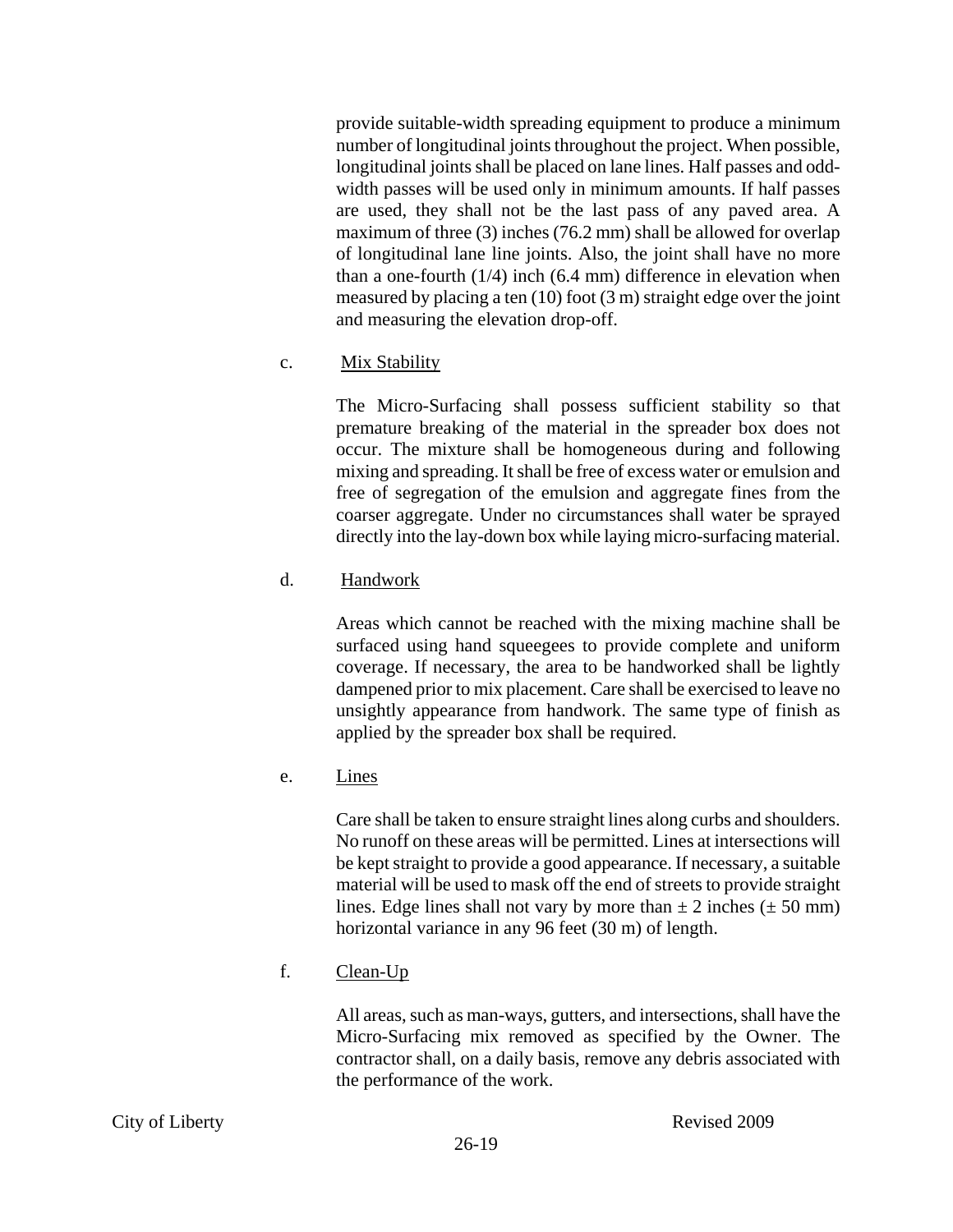- 11. Method of Measurement
	- a. Area

On smaller projects, the method of measurement and payment is usually based on the area covered, measured in square feet, square yards, or square meters.

b. Ton and Gallon

On larger projects of over 50,000 yd<sup>2</sup> (41,806 m<sup>2</sup>), measurement and payment are based on the ton of aggregate and the gallons (liters) of emulsified asphalt used. The aggregate is measured by the actual weight delivered to the job lay-down site or is weighed on the job site with certified scales. Delivery tickets or printed weights shall be used for measurement. The emulsified asphalt used on the project will be measured by the certified tickets for each load delivered to the job site. Any emulsified asphalt not used or returned to the supplier shall be deducted from this quantity.

12. Payment

The Micro-Surfacing shall be paid for by the unit area or the weight of the aggregate and the weight or gallons (liters) of emulsified asphalt used on the work and accepted by the Owner. The price shall be full compensation for furnishing all preparation; missing and applying these materials; and for all labor, equipment, tools, test design, cleaning, and incidentals necessary to complete the job as specified herein.

## 2606 UNIMPROVED STREET SEALING.

- A. Description. This work shall consist of applying a single liquid asphaltic coat with limestone cover aggregate to unimproved streets.
- B. Requirements for Liquid Asphalt Materials.

The particular grade of liquid asphalt required on different streets will be an R-C or M-C liquid asphalt, as determined by the Engineer, conforming to the requirements of ASTM D-2027 entitled "Specifications for Liquid Asphalt Type M-C or R-C".

C. Cover Aggregate.

This material shall be limestone chips of the Bethany Falls Ledge or an approved equal, and the shale content shall not be greater than 0.5 percent maximum by weight.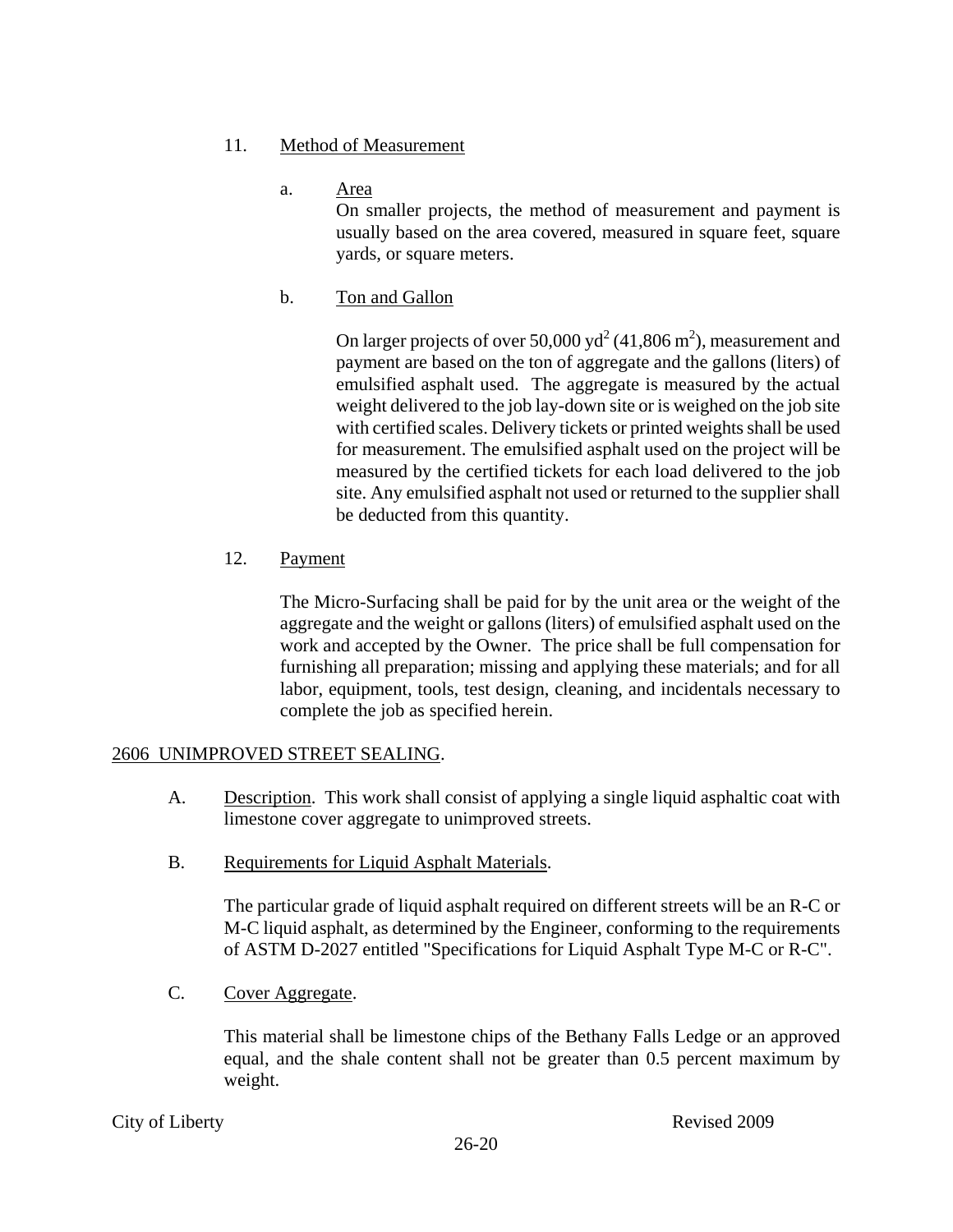The chips when tested by Los Angeles Abrasion Test shall have a percentage of wear not to exceed 35 percent after 500 revolutions as determined by ASTM C-131.

All chips shall have less than 1 percent moisture, adhere immediately to the liquid asphalt, and not strip from the surface.

Gradation for limestone chips to be used for sealing shall conform to the following:

| <b>Square Sieve Size</b> | <b>Percent Passing</b> |  |
|--------------------------|------------------------|--|
| 1/2"                     | 100                    |  |
| 3/8"                     | 80-100                 |  |
| No.4                     | $0 - 26$               |  |
| No.10                    | $0 - 2$                |  |

The Contractor shall furnish scales for weighing cover aggregate as required in Section 1407 entitled "Scales and Weighing of Vehicles." All loads of cover aggregate will be weighed as required, and evidenced by approved delivery tickets showing the net weight in pounds for each load. Two copies of each ticket shall accompany the load to the work site. Upon the load being incorporated in the work, both copies will be signed by the inspector and one of these copies will be returned to the Contractor.

#### D. Sealing.

The rate of application shall be 0.15 to 0.25 gallons per square yard and shall contain 1 per cent of an anti-stripping agent (single strength), thoroughly mixed with the cutback asphalt. The specific rate of application will be determined for each street by the Engineer. The distributor used shall meet the requirements of Section 1305.

Immediately after the application of the liquid asphalt the Contractor shall, by means of a mechanical spreader, apply a uniform layer of cover aggregate. This material shall be spread at the rate specified by the Engineer within the range of 16 and 24 pounds per square yard. If material is spread on any area in excess of the amount specified by the Engineer, the surplus shall be immediately removed and placed elsewhere as directed. No payment will be made to the Contractor for the picking up and redistribution of such excess. The same applies for spillage. Hand spreading will be permitted only in those areas not accessible to the mechanical spreader.

Immediately after spreading the seal coat aggregate, the entire surface shall be rolled with a multiple wheel, pneumatic-type rollers. Rolling shall be continued until a thoroughly compacted surface with uniform aggregate coverage has been obtained. These rollers shall weigh between 8 and 10 tons.